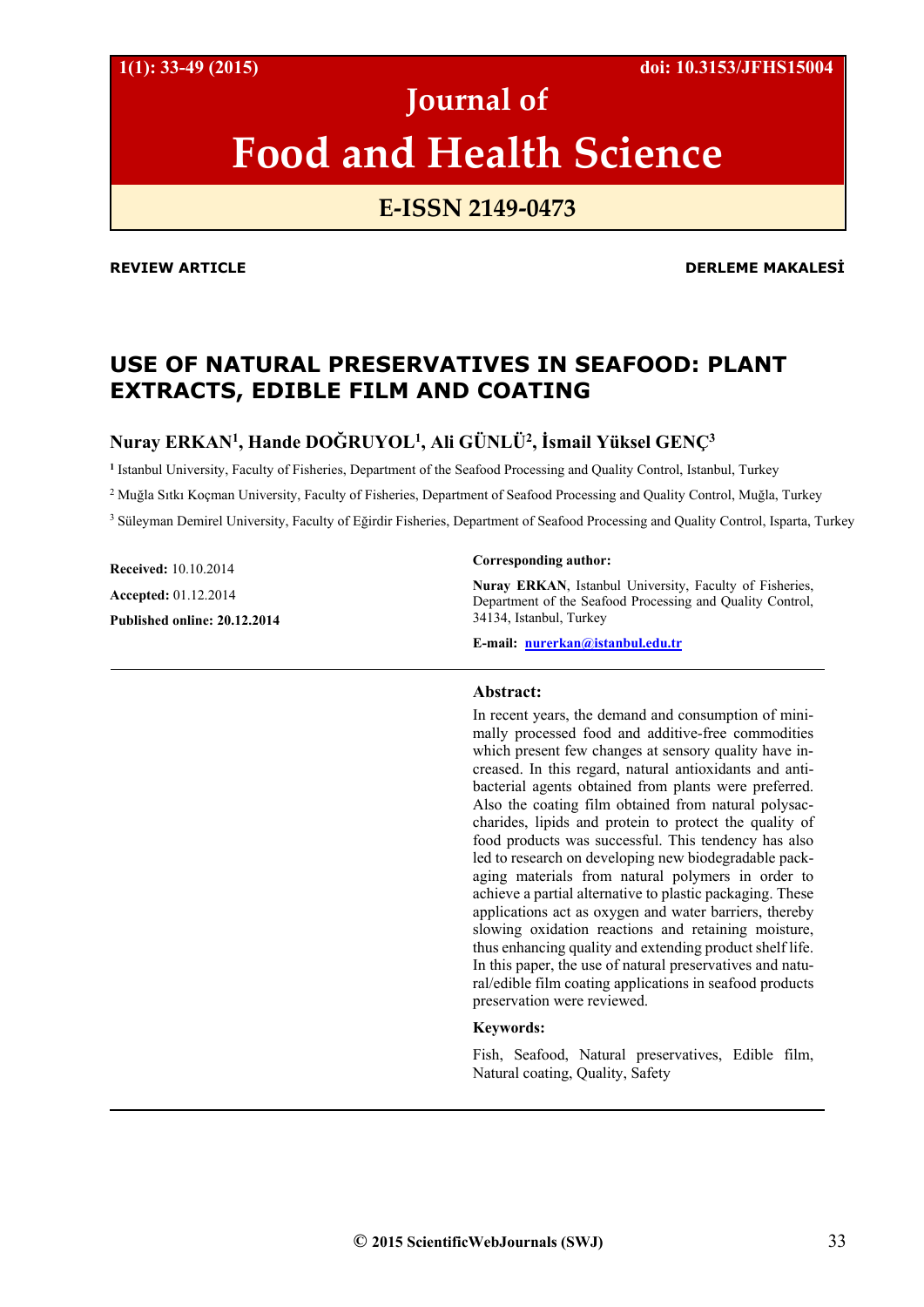# **Introduction**

Being highly perishable, seafood has a limited shelf life (Kykkidou et al., 2009). Even if refrigeration or freezing can be applied to the products, these processes may not be enough in terms of preventing lipid oxidation, rancid offflavors or bacterial growth (Gomez-Guillen & Montero, 2007). In most cases there is an additional need for enhancing seafood quality. By adding or applying to the seafood, plant extracts, edible films and coatings are the successful treatments with the potential to extend the shelf life of foods (Erkan et al., 2011a; Falguera et al., 2011). Plant extracts and essential oils have both antioxidant and antimicrobial properties, while edible films and coatings have the barrier effect against gases, water and microorganisms (Falguera et al., 2011; Mahmoud et al., 2004; Yanishlieva et al., 2006).

## **Plant Extracts and Essential Oils**

In modern food industry the increases in processed food products have raised the use of chemical preservatives which delay or prevent nutritional loss caused by microbiologic, enzymatic or chemical changes, and enhance the shelf life of food. Unfortunately these synthetic additives can be dangerous for public health by the reason of accumulating in tissues and leading to genotoxicity in case of overdose (Özdemir et al., 2012). However, plant extracts and essential oils it was an alternative to synthetic chemicals and preservatives (Sultanbawa et al., 2011), especially for providing natural protection without spoilage and extend shelf life in food of animal origin (Holley & Patel, 2005).

Plant extracts have been used for thousands of years for medical, pharmaceutical, sanitary purposes, aromatherapy, phytotheraphy, perfumery and cosmetic applications besides food and beverage flavoring (Hammer et al., 1999; Bakkali et al., 2008). Today they have been considered as natural preservatives or food additives with strong antibacterial, antifungal and antioxidant activities in food industry for raw and processed food preservation (Benkeblia, 2004; Chouliara et al., 2007).

Fresh seafood has a short shelf life because of being highly perishable (Kykkidou et al., 2009). Through the production chain and during storage, biochemical, physical and microbial deteriorations occur at as a result of complex quality

degradation processes (Gonzalez-Fandos et al., 2005; Del Nobile et al., 2009). Refrigeration or freezing it is not enough alone for the preservation of seafood (Gomez-Guillen & Montero, 2007). Therefore, enhancing shelf life of seafood with natural preservatives is an important issue to eliminate economic losses and provide safe and good quality food to consumer and reach to distant markets (Kykkidou et al., 2009). Plant extracts and essential oils treatment with regard the protection of quality and safety sensory, chemical and microbiological of some sea food products are presented in table 1. Plant extracts and essential oils can be derived from all organs or some specific tissues in the organs of the plant like petals, leaves, fruits, peels, stems, roots and xylems. Depending on the plant species, essential oils are found in cavities, secretory villus, ducts or cells and contain aromatic and aliphatic compounds. Carotenoids, retinoids, tocopherols, ascorbic acid, phenolic acids, flavonoids and polyphenols obtained from plant extracts known the antimicrobial activity. Likewise their antioxidant effects are due to terpenoid and phenolic components that plants contain (Bakkali et al., 2008). Moreover there can be differences on the biological activity of plant extracts and essential oils. Factors like climatic, seasonal and geographic conditions; harvest period; plant maturity and distillation technique may influence the chemical composition and cause variability (Lahlou, 2004).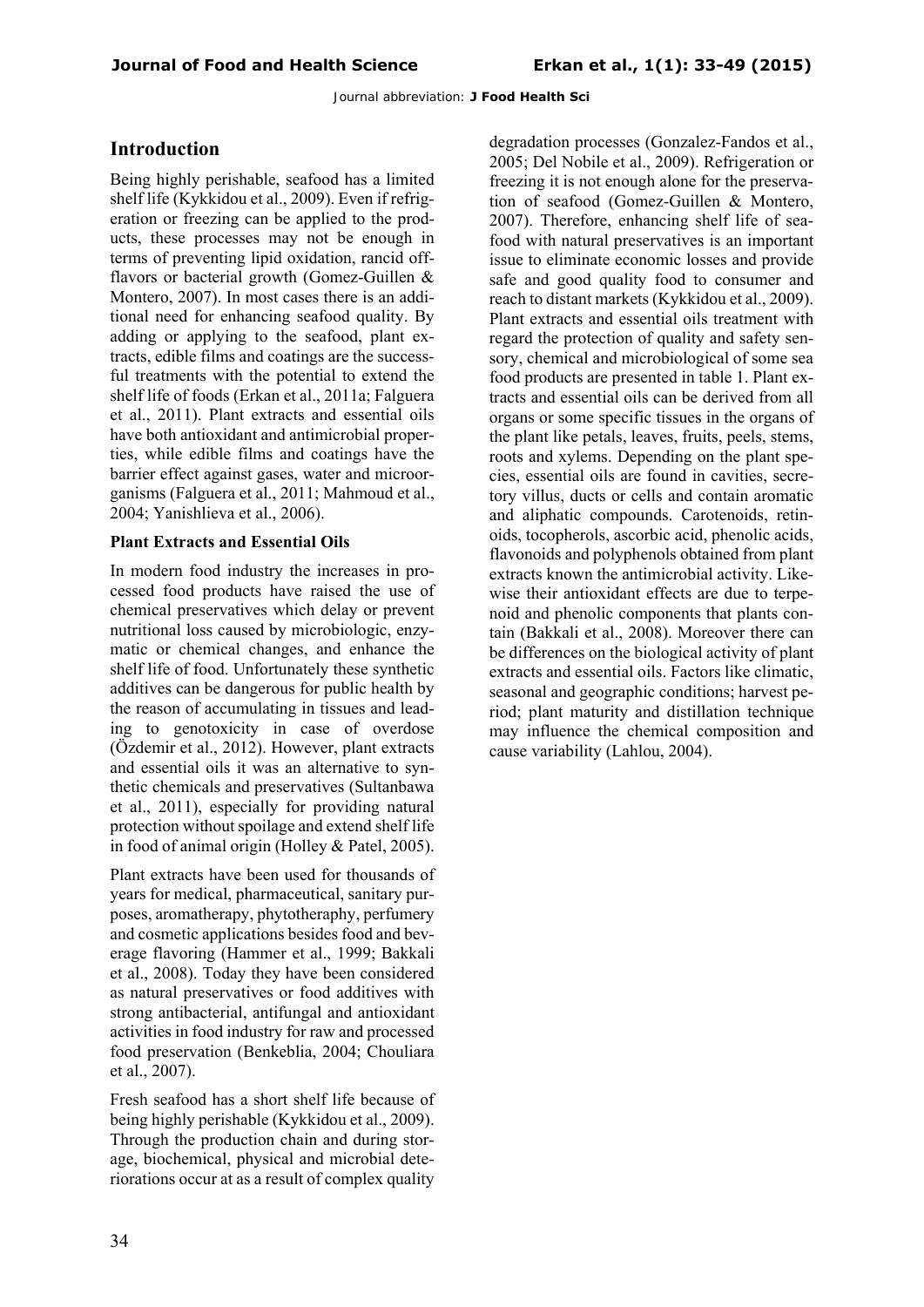# **Table 1. Application of natural preservatives to improve the quality of seafood products**

| <b>Seafood</b>         | <b>Plant extracts used / Treatment</b>            | <b>Effect</b>                                                                                                 | Reference       |
|------------------------|---------------------------------------------------|---------------------------------------------------------------------------------------------------------------|-----------------|
| Anchovy                | Fish stored in ice containing thyme,              | The shelf life of gutted and beheaded anchovy stored in ice containing thyme                                  | Bensid et al.,  |
| (Engraulis             | oregano or clove extracts.                        | $(0.04\% \text{ w/v})$ , oregano $(0.03\% \text{ w/v})$ or clove $(0.02\% \text{ w/v})$ extracts were 12 days | 2014            |
| encrasicholus)         |                                                   | in comparison to traditional ice which had a shelf life of 5 days.                                            |                 |
| Rainbow trout          | with quince<br><b>Wrapping</b><br>fillets<br>seed | Fillets wrapped with QSMF and oregano essential oil (2%) had the lowest TBA                                   | Jouki et al.,   |
| (Onhcorynchus          | edible<br>films<br>mucilage<br>(QSMF)             | value and the strongest antioxidant activity during refrigerated storage (4°C).                               | 2014            |
| mykiss                 | containing oregano or thyme essential<br>oil.     |                                                                                                               |                 |
| Silver carp            | Effect of grape seed or clove bud extracts        | The addition of 2% grape seed or 2% clove bud extracts delayed lipid                                          | Shi et al.,     |
| (Hypophthalmichthys    | on 1% salted fillets.                             | oxidation; protected against L* and a* value decreases; salt-soluble protein                                  | 2014            |
| molitrix               |                                                   | content and total sulfhydryl group. The sensory shelf life of fillets was                                     |                 |
|                        |                                                   | extended by 3 days compared to the control.                                                                   |                 |
| Sea bream              | Flesh quality of fish naturally fed with          | Adding natural antioxidants to the diet positively affected fish quality, delaying                            | Alvarez et al., |
| <i>(Sparus aurata)</i> | feeds containing thymol or rosemary.              | post mortem deterioration. Lower oxidation values in rosemary group and                                       | 2012            |
|                        |                                                   | lower bacterial counts in thymol group was observed.                                                          |                 |
| Rainbow trout          | Hot smoked rainbow trout treated with             | According to the sensory scores the limit of acceptance for the untreated, TO                                 | Erkan, 2012     |
| (Onhcorynchus          | thyme oil (TO) or garlic oil (GO) and             | and GO treated samples was reached after 5 weeks, 7 weeks and 6 weeks,                                        |                 |
| <i>mykiss</i> )        | vacuum packaged.                                  | respectively. Total viable count was also lower in the oil treated groups stored<br>at 2°C.                   |                 |
| Rainbow trout          | Thyme oil added liquid-smoked fillets in          | Addition of thyme oil provided better sensory quality, TVB-N value and lower                                  | Alçiçek,        |
| <i>(Onhcorynchus</i>   | combination with vacuum packaging.                | microbiological growth. Samples containing 10ml/L thyme oil had shorter                                       | 2011            |
| mykiss                 |                                                   | shelf life than the ones containing 50ml/L thyme oil.                                                         |                 |
| Rainbow trout          | Effect of bay leaf, rosemary, black               | According to the overall acceptability of all data, only vacuum packed control                                | Erkan et al.,   |
| (Onhcorynchus          | cumin seed and lemon oil $(\frac{9}{1})$          | group had a shelf life of 4 weeks. The shelf lives of rosemary, black cumin                                   | 2011a           |
| mykiss                 | treatments on the shelf life of vacuum            | seed, and lemon oil treatment plus vacuum packaged fish and bay leaf oil                                      |                 |
|                        | packaged hot-smoked rainbow trout                 | treatment plus vacuum packaged fish was 6 weeks and 7 weeks, respectively.                                    |                 |
|                        | stored at $2^{\circ}$ C.                          | In addition plant extracts decreased microbiological activity of the fish.                                    |                 |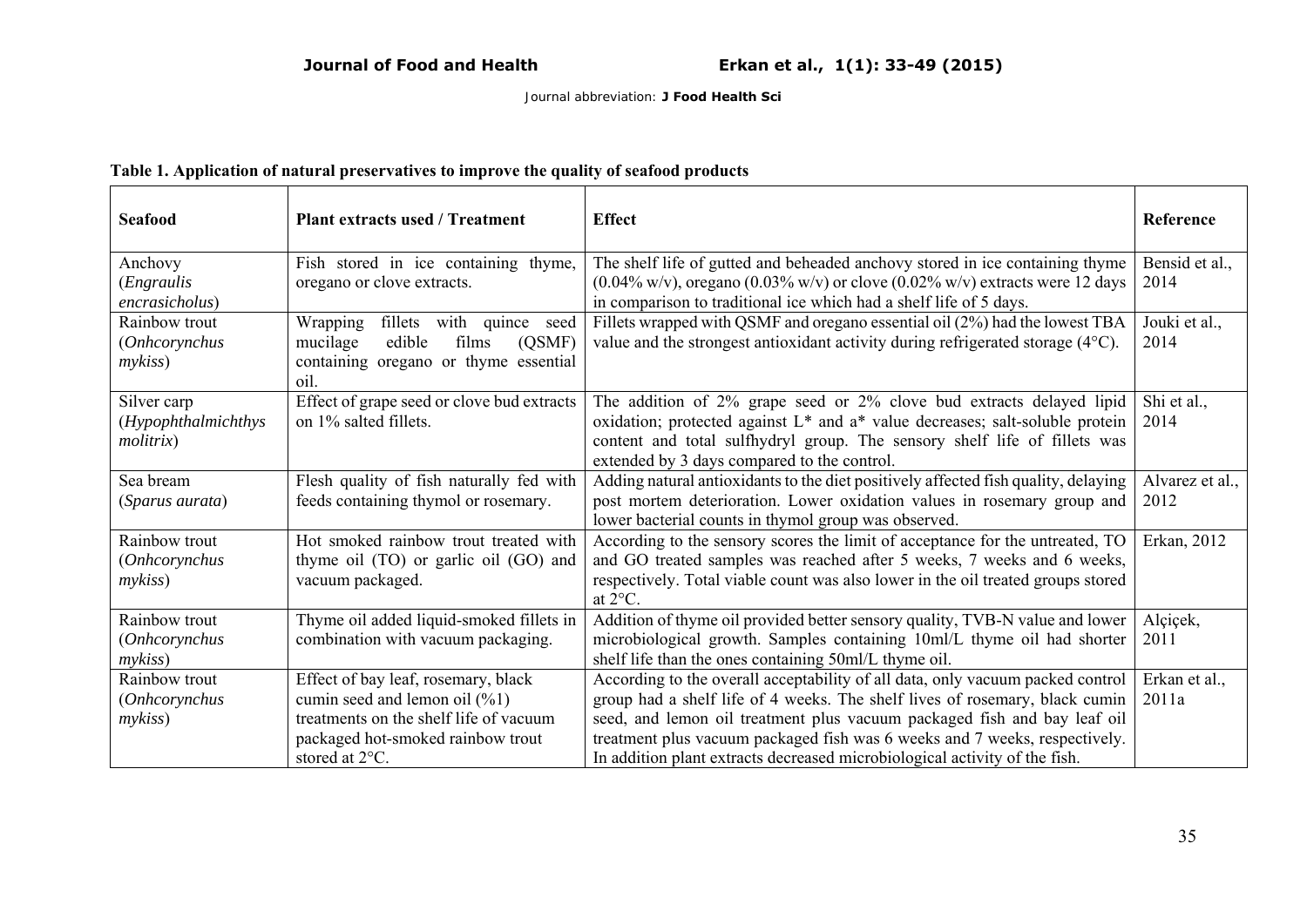| Sea bream                    | Hot-smoked sea bream inoculated with         | Microbial counts in treated samples decreased over time stored at 2°C. The                                  | Erkan et al.,       |
|------------------------------|----------------------------------------------|-------------------------------------------------------------------------------------------------------------|---------------------|
| (Sparus aurata)              | Listeria monocytogenes, Staphylococcus       | results indicated that the GSO was the best treatment for the inhibition of E.                              | 2011b               |
|                              | aureus or Escherichia coli and treated       | coli and S. aureus. In controlling the growth of L. monocytogenes, only VP                                  |                     |
|                              | with grape seed (GSO) or sage oils (SO)      | was the most effective, while SO+VP was second most effective, and                                          |                     |
|                              | before vacuum packing (VP).                  | GSO+VP was the least effective.                                                                             |                     |
| <b>Bluefish</b>              | Bluefish treated with thyme and laurel       | According to the sensory evaluation the shelf life of control and treated                                   | Erkan et al.,       |
| (Pomatomus saltatrix)        | essential oils during storage in ice at 2°C. | bluefish stored in ice were 9 and 11 days, respectively. Lipid oxidation,                                   | 2011c               |
|                              |                                              | rancidity, off-flavours and microbial growth in the oil treated samples were                                |                     |
|                              |                                              | lower than the control group. As a result bluefish with oil treatment had an                                |                     |
|                              |                                              | increase in the shelf life by 3–4 days compare to the control samples.                                      |                     |
| Sea bream                    | Thyme powder on fillets packed in            | Sprinkled thyme powder ( $1\%$ w/w) on fillets before storing in ice extended                               | Attouchi &          |
| (Sparus aurata)              | polyethylene films.                          | shelf life for 5 more days.                                                                                 | Sadok, 2010         |
| Chub mackerel                | The effect of bay leaf (BLO), thyme          | Mainly according to the sensory scores, the shelf-lives of frozen chub mackerel                             | Erkan &             |
| (Scomber japonicus)          | (TO), rosemary (RO), black seed (BSO),       | were determined as 6 months for the untreated and TO, RO, BSO, SO, LO                                       | <b>Bilen</b> , 2010 |
|                              | sage (SO), grape seed (GSO), flaxseed        | treated samples while 7 months for the samples treated with BLO, GSO and                                    |                     |
|                              | (FSO) and lemon (LO) essential oil on        | FSO at -20°C.                                                                                               |                     |
|                              | chub mackerel.                               |                                                                                                             |                     |
| Rainbow trout                | with<br>chitosan<br>Coating fillets<br>and   | Coating fillets with chitosan and cinnamon oil successfully inhibited lipid                                 | Ojagh et al.,       |
| (Onhcorynchus                | cinnamon oil.                                | oxidation and microbial growth extending shelf life during the refrigerated                                 | 2010                |
| $m\nu k$ <i>iss</i> )        |                                              | storage $(4^{\circ}C)$ .                                                                                    |                     |
| Rainbow trout                | Combined of oregano essential oil on         | 0.2% oregano essential oil treated fillets had better sensory scores in compare                             | Pyrgotou et         |
| <i>(Onhcorynchus</i>         | fresh salted MAP fillets.                    | with 0.4% treated ones because of strong odour. However the synergistic effect                              | al., 2010           |
| $m\nu k$ <i>iss</i> )        |                                              | of MAP and oregano oil extended shelf life by 7 to 8 days.                                                  |                     |
| Mackerel: Hake (70:30)       | Thymol, lemon extract and grapefruit         | As a result of antimicrobial effect of plant extracts (thymol: 110 ppm; GFSE:                               | Del Nobile et       |
| (Scomber <i>japonicus</i> ): | seed extract (GFSE) in blue fish burgers     | 100 ppm and lemon extract: 120 ppm) and high $CO2$ -concentration the                                       | al., 2009           |
| (Merluccius                  | in combination with MAP.                     | microbial acceptability of fish burgers were ensured until the 28th day of                                  |                     |
| merluccius)                  |                                              | storage at $4^{\circ}$ C.                                                                                   |                     |
| Sea bass                     | Combined effect of MAP and thyme             | According to sensory evaluation, MAP $(60\%$ CO <sub>2</sub> : 30% N <sub>2</sub> : 10% O <sub>2</sub> ) in | Kostaki et al.,     |
| (Dicentrarchus labrax)       | essential oil on the fillets.                | combination with thyme oil $(0.2\%)$ treatment had the longest shelf life $(17)$                            | 2009                |
|                              |                                              | days) as compared to control samples (6 days) which are only air packed.                                    |                     |
| Mediterranean                | Thyme essential oil applied on fillets in    | Addition of 0.1% thyme essential oil in combination with MAP enhanced shelf                                 | Kykkidou et         |
| swordfish                    | combination with MAP.                        | life $(15\frac{1}{2})$ of the fillets as compare to control (aerobic conditions; 8 days)                    | al., 2009           |
| (Xiphias gladius)            |                                              | according to sensory scores during cold storage.                                                            |                     |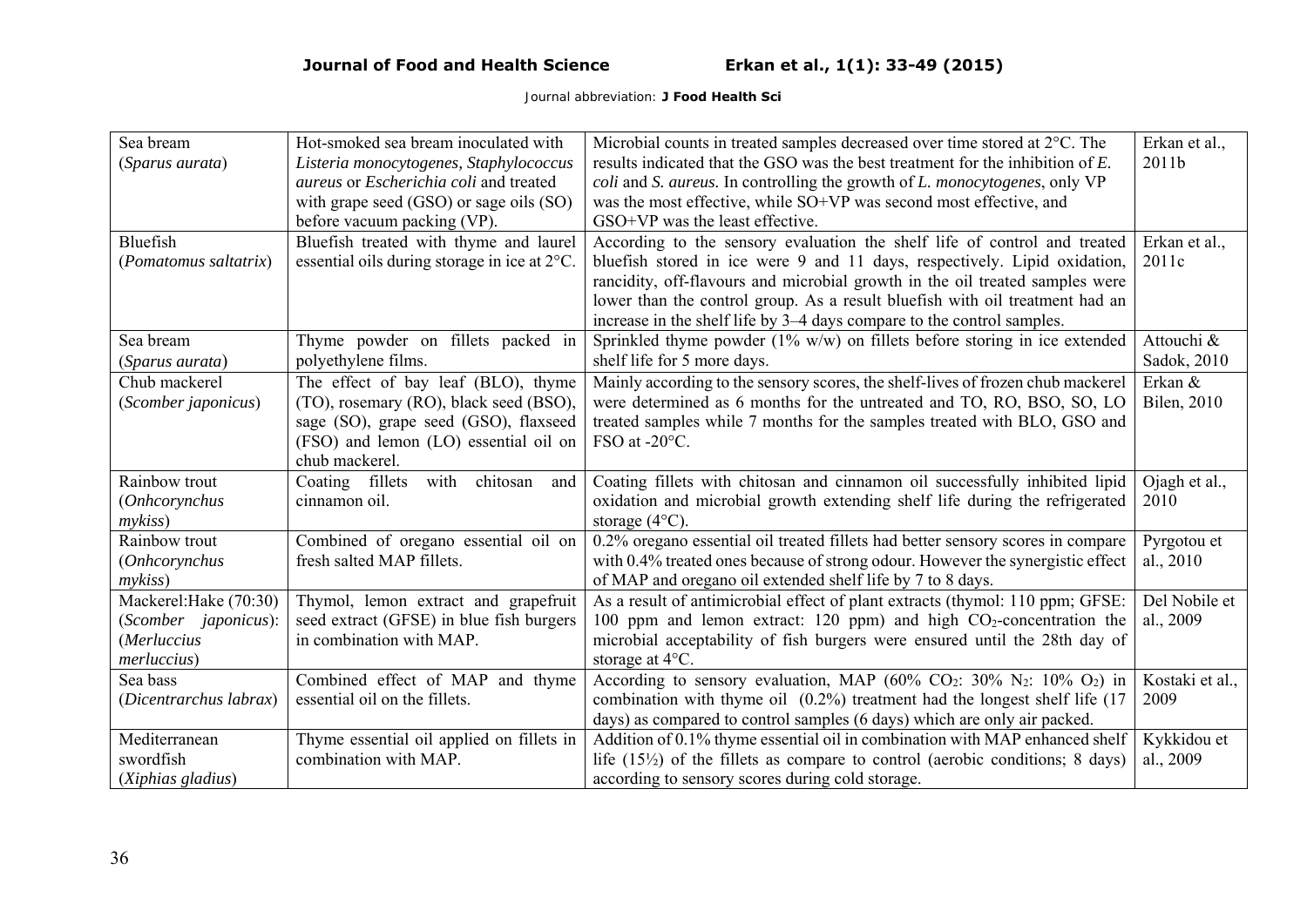| Rainbow<br>trout<br>(Onhcorynchus mykiss)        | Oregano essential oil treated fillets<br>packed with oxygen absorber.                                                                                                                | The inhibitory effect on the microorganisms of oregano essential oil $(0.4\%)$<br>enhanced with oxygen absorber. The shelf life of the fillets was 4 days for the<br>control samples and 17 days for the samples packed with oxygen absorber<br>containing oregano oil.                                                                                                                             | Mexis et al.,<br>2009            |
|--------------------------------------------------|--------------------------------------------------------------------------------------------------------------------------------------------------------------------------------------|-----------------------------------------------------------------------------------------------------------------------------------------------------------------------------------------------------------------------------------------------------------------------------------------------------------------------------------------------------------------------------------------------------|----------------------------------|
| Chilean<br>jack mackerel<br>(Trachurus murphyi)  | Oregano and rosemary plant extract icing<br>in the preservation of fish.                                                                                                             | Both plant-extract icing systems had significant antioxidant effects according<br>to peroxide and TBA values and free fatty acid formation development in<br>comparation to traditional icing.                                                                                                                                                                                                      | Quitral et al.,<br>2009          |
| Anchovy<br><i>(Engraulis</i> )<br>encrasicholus) | Brining with 15% NaCl and treated with<br>myrtle, rosemary or nettle extracts.                                                                                                       | The highest antioxidant effect was observed in brined anchovies with rosemary<br>and myrtle extracts, slowing down the lipid oxidation at 4°C for 28 days.                                                                                                                                                                                                                                          | Turhan et al.,<br>2009           |
| Kutum<br>(Rutilus frisii kutum)                  | Fillets brined with 10% NaCl and treated<br>with onion extracts in combination with<br>vacuum packaging.                                                                             | Onion balanced the oxidation of lipids occurring from salt. With lower<br>microbial load lightly salted, onion extract (2% and 4%) treated and salted<br>fillets had a shelf life of 16 days while salted air packed control had only 6 days<br>at low temperature $(4^{\circ}C)$ .                                                                                                                 | Zolfaghari et<br>al., 2009       |
| Shrimp<br>(Parapenaeus<br>longirostris)          | marinated<br>treated<br>Rosemary<br>extract<br>shrimp.                                                                                                                               | Marinated shrimp with rosemary extract (300 ppm) was good quality for<br>consumption while rancidity limited shelf life of control group after 75 days<br>stored at 1°C.                                                                                                                                                                                                                            | Cadun et al.,<br>2008            |
| Silver carp<br>(Hypophthalmicthys<br>molitrix    | Tea polyphenols (TP)<br>dip treatment<br>during iced storage.                                                                                                                        | $TP(0.2\%)$ solution dip treatment provided longer shelf life compared to control<br>enhancing shelf life from 28 to 35 days during iced storage.                                                                                                                                                                                                                                                   | Fan et al.,<br>2008              |
| Mediterranean<br>swordfish<br>(Xiphias gladius)  | Oregano essential oil applied on fillets in<br>combination with MAP.                                                                                                                 | Applying oregano oil $(0.1\%)$ on fillets with MAP was effective to inhibit the<br>microbial and sensory spoilage, and extended shelf life from 5 days (control)<br>to 14 days at refrigerated storage.                                                                                                                                                                                             | Giatrakou et<br>al., 2008        |
| Sardine<br>(Sardina pilchardus)                  | Cold-smoked butterfly fillets coated with<br>gelatine-based functional edible films<br>enriched by adding oregano or rosemary<br>extracts in combination with high<br>pressure (HP). | HP treatment in combination with edible films containing oregano or rosemary<br>extracts increased the migration of phenols to the flesh and succeeded both<br>preventing oxidation and inhibiting microbial growth.                                                                                                                                                                                | Gómez-<br>Estaca et al.,<br>2007 |
| Sea bream<br>(Sparus aurata)                     | Oregano essential oil applied on lightly<br>salted fillets in combination with MAP.                                                                                                  | With the antioxidant activity oregano essential oil $(0.8\%)$ decreased the<br>adverse effect of salting which accelerated oxidation during cold storage.<br>According to sensory scores, the shelf lives of raw fillets and oregano oil in<br>combination with MAP were found as 15-16 and 33 days respectively.<br>Oregano oil had a distinct but pleasant flavour and slowed down deterioration. | Goulas &<br>Kontominas,<br>2007  |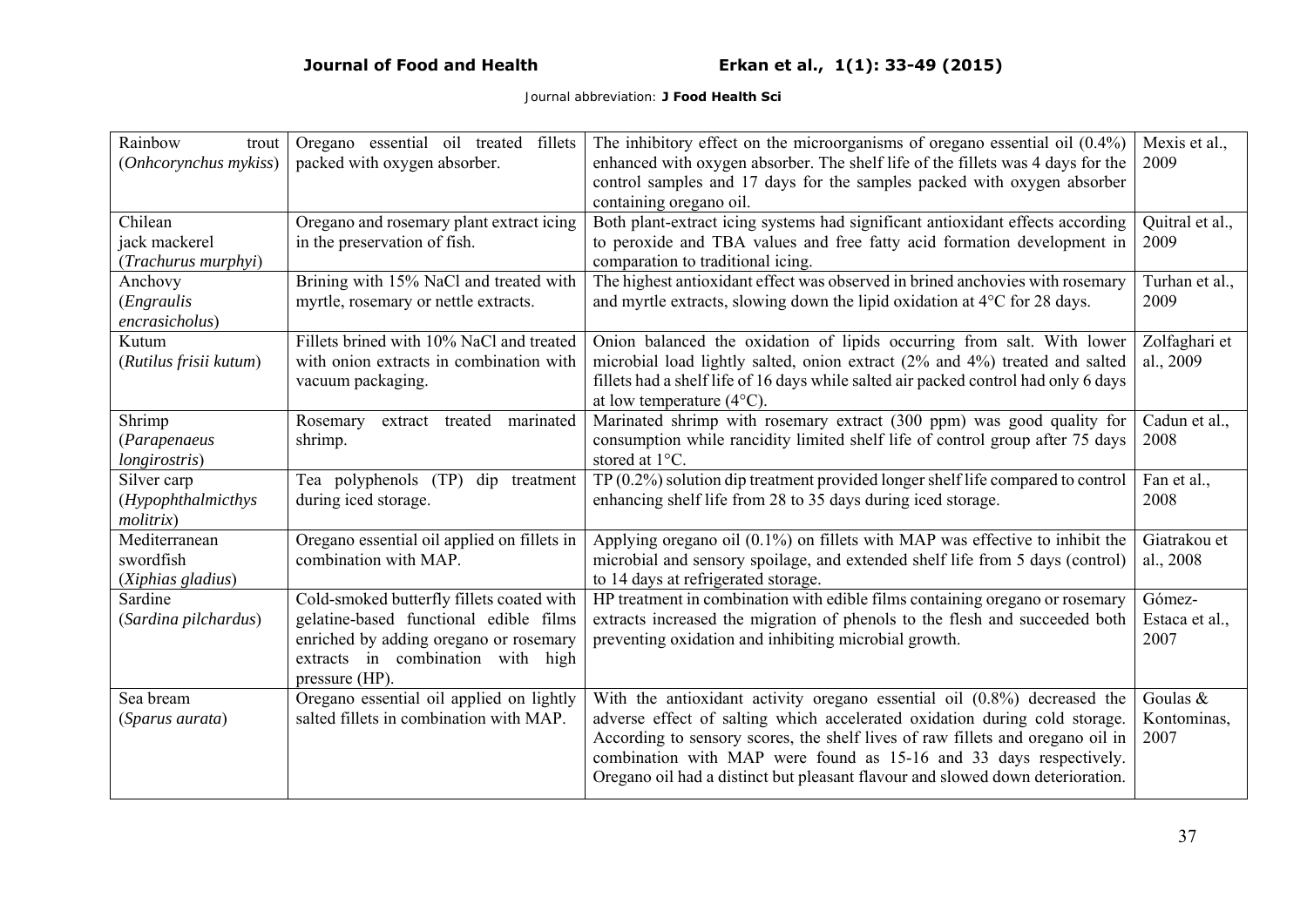| Mackerel               | Flax seed extract soaking of the fillet for | Aqueous flax seed extract was useful for inhibition of rancidity development    | Aubourg et  |
|------------------------|---------------------------------------------|---------------------------------------------------------------------------------|-------------|
| (Scomber               | frozen storage.                             | in fatty fish. According to the sensory analyses soaked fillets (20 min.) had   | al., $2006$ |
| scombrus)              |                                             | good quality while non-soaked ones had fair quality after 1 month. However      |             |
|                        |                                             | the soaked fillets were rejectable after 5 months while non-soaked ones only    |             |
|                        |                                             | after 3 months.                                                                 |             |
| Carp                   | Convectional air-drying of fillets with     | Treatment with electrolyzed NaCl cathodic and anodic solutions and 1% oil       | Mahmoud et  |
| (Cyprinus carpio)      | combined treatment of electrolyzed NaCl     | $(0.5\%$ carvacrol + 0.5% thymol) had stronger antimicrobial and antioxidant    | al., $2006$ |
|                        | solutions and thymol essential oil and      | effects during oven drying and better sensory scores. In addition reduced the   |             |
|                        | carvacrol.                                  | peroxide values and TBA values were observed.                                   |             |
| Salmon                 | Rosemary extract applied to fillets in      | The application of rosemary extract $(0.2\%)$ to the fillets improved sensory   | Gimenez et  |
| (Salmo salar)          | combination with MAP.                       | quality and, delayed lipid oxidation and colour deterioration in MAP fillets    | al., $2005$ |
|                        |                                             | stored at 1°C.                                                                  |             |
| Sea bream              | fillets in<br>Rosemary<br>extract treated   | The application of rosemary extract $(0.2\%)$ to the MAP fillets delayed lipid  | Gimenez et  |
| <i>(Sparus aurata)</i> | combination with MAP.                       | oxidation and had good sensory assessment. TBARS values and the sensory         | al., 2004   |
|                        |                                             | evaluations presented that addition of rosemary was found to be effective until |             |
|                        |                                             | the end of the storage period (day 26) at $1^{\circ}$ C.                        |             |
| Cod                    | Oregano, cinnamon, lemongrass,<br>thyme,    | Oregano and cinnamon oils had the strongest antimicrobial activity. Addition    | Mejlholm &  |
| (Gadus morhua)         | clove, bay, marjoram, sage and basil oils   | of 0.05% oregano oil to the fillets reduced the growth of <i>Photobacterium</i> | Dalgaard,   |
|                        | combination<br>with<br>modified<br>1n       | <i>phosphoreum</i> and extended shelf life up to 15 days at 2°C.                | 2002        |
|                        | atmosphere packaging (MAP).                 |                                                                                 |             |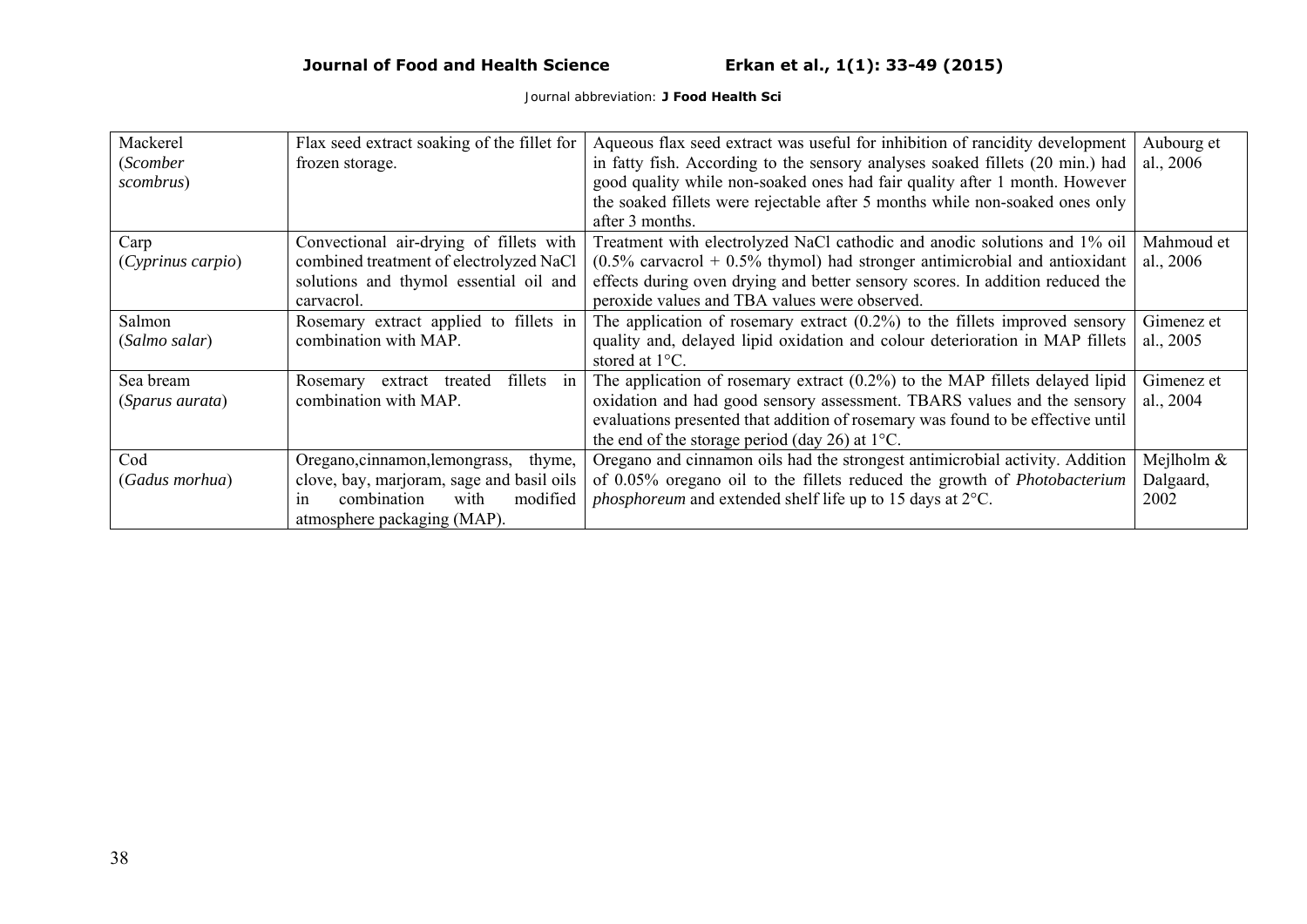Antimicrobial compounds can disrupt cell membrane integrity, by interacting with membrane proteins of the bacteria. Increasing the permeability of the cell membrane, these compounds make potassium ions and other cytoplasmic structures leave the cell and cause the death of bacteria cells (Bajpai et al., 2008). Following the researches of the inhibitory effects of various essential oils on various microorganisms it is asserted that gram-positive bacteria are a bit more susceptible than gram-negative organisms (Hammer et al., 1999; Burt, 2004). The hydrophilic lipopolysaccharide cell wall of gram-negative bacteria blocked the penetration of hydrophobic essential oils into the cell membrane. On the other hand essential oil accumulates more easily to the gram-positive bacteria which do not have such cell wall structures (Bajpai et al., 2008).

The increasing demand for natural products that are potential antioxidants has led to the use of phenolic compounds instead of synthetic ones (Alvarez et al., 2012). Moreover, plant extracts are claimed to have potential health effects also, because of their antioxidant properties (Proestos et al., 2006). With metal chelation and redox properties phenolic compounds in plant extracts and essential oils are antioxidants, acting as reducing agents, hydrogen donors, and singlet oxygen quenchers (Proestos et al., 2006). Seafood, containing substantial amount of polyunsaturated fatty acids, is highly vulnerable to lipid oxidation, rancidity and color loss (Alvarez et al., 2012) and the use of plant extracts offers an alternative for the food industry. However, the anti-oxidative effects of plant extracts depend on the processing and storage conditions as much as the lipid content of food (Yanishlieva et al., 2006).

From *Allium* crops especially scallion, onion and garlic are common for food preservation extracts and contain sulfur and other numerous phenolic compounds which have strong antibacterial and antifungal activities. Alliums can also be used for the control of pathogens such as *Staphylococcus aureus, Salmonella* Enteritidis because of their inhibitory effects. Various garlic and onion essential oils extracts are proposed as natural antimicrobial additives for seasoning of several food products (Benkeblia, 2004). Thyme, oregano, savory, sage, rosemary, lemon balm and other members, *Labiatae* (*La-* *miaceae*) family is also known as source of natural additives and frequently used in food industry due to their potential antimicrobial and antioxidative effects (Baydar et al., 2004; Yanishlieva et al., 2006; Gutierrez et al., 2009). There are also studies with other plant extracts like bay, clove, cinnamon, pine, crowberry, blackcurrant, grape and quince seeds investigating and revealing the antimicrobial effects (Rauha et al., 2000; Smith-Palmer et al., 2001) and antioxidant properties (Bajpai et al., 2008; Bensid et al., 2014; Jouki et al., 2014; Shi et al., 2014).

Considering the organoleptic properties, the concentrations of plant extracts and essential oils should be evaluated under realistic conditions prior to practical use in the food industry (Yanishlieva et al., 2006). Plant extracts offers an alternative to synthetic chemicals in the efficient preservation of seafood with their antimicrobial and antioxidant effects.

## **Edible film and coating**

Coating the foods with edible materials has been researched as an effective method to improve the food quality (Song et al.*,* 2011). Edible films are a good barrier for oxygen and carbon dioxide and possess suitable mechanical properties at low relative humidity (Lee, 2010; Song et al., 2011). Edible films and coatings have a range of advantages, such as edibility, biodegradability, biocompatibility, aesthetic appearance and barrier properties, as well as being nontoxic and non-polluting. Basic components of edible coatings include hydrocolloids such as proteins, cellulose derivatives, alginates, pectins, starches, and other polysaccharides (Lee, 2010). Edible coatings and films generally can be defined as thin layers of edible materials applied on or even within foods by immersing, brushing, spraying or wrapping (Gómez-Estaca et al.*,* 2009). Edible film coatings in combination with refrigeration or other packaging system has proved to be an effective preservation method for the extension of shelf-life of foods and quality retention of a wide variety of fresh chilled food products. Another function of edible coatings could be as a carrier of antimicrobial compounds (Quintavalla & Vicini, 2002; Zhou et al.*,* 2010). Many studies have shown that edible coatings made of protein, polysaccharide, and oil-containing materials help prolong the shelf life and preserve the quality of fish (Stuchell & Krochta, 1995; Jeon et al.,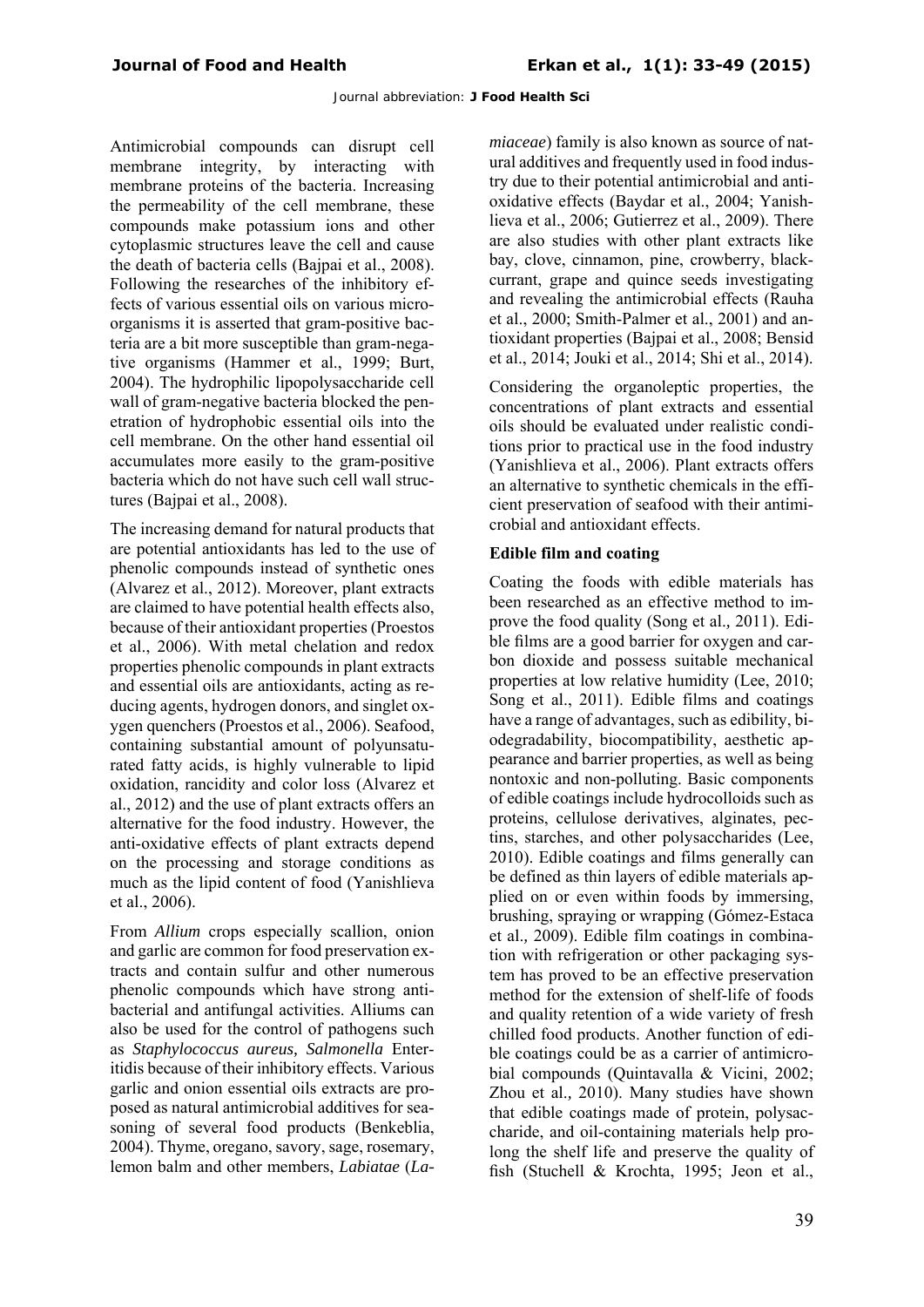2002; Sathivel, 2005; Fan et al.*,* 2009). Polysaccharide based materials, especially chitosan and alginate treatments in preservation of fish and fish products are shown in table 2.

Chitosan, which is mainly obtained from crustacean shells, is the second most abundant natural polymer in nature after cellulose (Shahidi et al.*,* 2002) and has a wide application range since it is a natural, nontoxic, degradable in nature and commercially obtainable product (Tharanathan & Kittur 2003; Alishahi & Aïder 2012). This biopolymer has the ability to provide perfect film and coating solution when dissolved in acidic water solutions (Yingyuad et al., 2006). Hence, it has a wide potential to be used as a food packaging material (Tual et al., 2000; Sathivel et al., 2007) and numerous studies carried out with different fish species to evaluate the effects of chitosan coating on quality changes of sea foods under various storage conditions (Jeon et al., 2002; Gómez-Estaca et al., 2007; Sathivel et al., 2007; Duan et al., 2010; Ojagh et al., 2010; Günlü & Koyun 2013; Günlü et al., 2014). Many researches have studied chitosan as an edible coating material for fishery products to enhance quality. Jeon et al. (2002) demonstrated that chitosan-coated Atlantic cod and herring reduced moisture loss and lipid oxidation. Augustini and Sedjati (2007) reported that chitosan treatment significantly reduced the bacterial counts of salted dried anchovy and improved the shelf life. Kester & Fennema (1986) reported that chitosan coatings may function as moisture-sacrificing agents instead of moisture barriers, thus moisture loss from the product could be delayed until the moisture contained within the chitosan coating had been evaporated. Chitosan treatment was effective in reducing drip loss and prolonging the shelf life of sardine as reported for cod fillets by Jeon et al. (2002) and Mohan et al.*,* (2012). Increasing drip loss was also reported for catfish (Mohan et al., 2012), mackerel and Japanese sardine (Hamada-Sato et al.*,* 2002) and whiting, mackerel and salmon fillets (Fagan et al.*,* 2004) with the storage period.

The antimicrobial properties of chitosan coating have been reported in the literature (Jeon et al., 2002; López-Caballero et al.*,* 2005). Jeon et al. (2002) described how bacterial growth (total counts on plate count agar at 20ºC) reached the stationary phase in all chitosan-coated cod and herring samples after 6 days, and also how

there was a reduction of up to three log cycles between coated samples and controls after 12 days of chilled storage. López-Caballero et al. (2005) reported that a coating consisting of a blend of chitosan dissolved in acetic acid and gelatine exerted an inhibitory effect on the gram-negative flora of fish patties. Various factors affect the antimicrobial action of chitosan and its mechanism of action appears to be related to interactions between the positively charged chitosan molecules and the negatively charged microbial cell membrane (Shahidi et al.*,* 1999) as well as to its function as a barrier against oxygen transfer (Jeon et al., 2002). Günlü & Koyun (2013) stated that the shelf life of chitosan coated sea bass fillets was prolonged approximately 20 days under chilled conditions  $(4\pm1\degree C)$ . Similarly, chemical and microbiological quality of chitosan coated vacuum packed and high pressure processing (HPP) applied rainbow trout fillets were determined under chilled conditions  $(4\pm 1\degree C)$ . Application of these two methods prolongs the shelf life of the fillets up to 24 days (Günlü et al., 2014).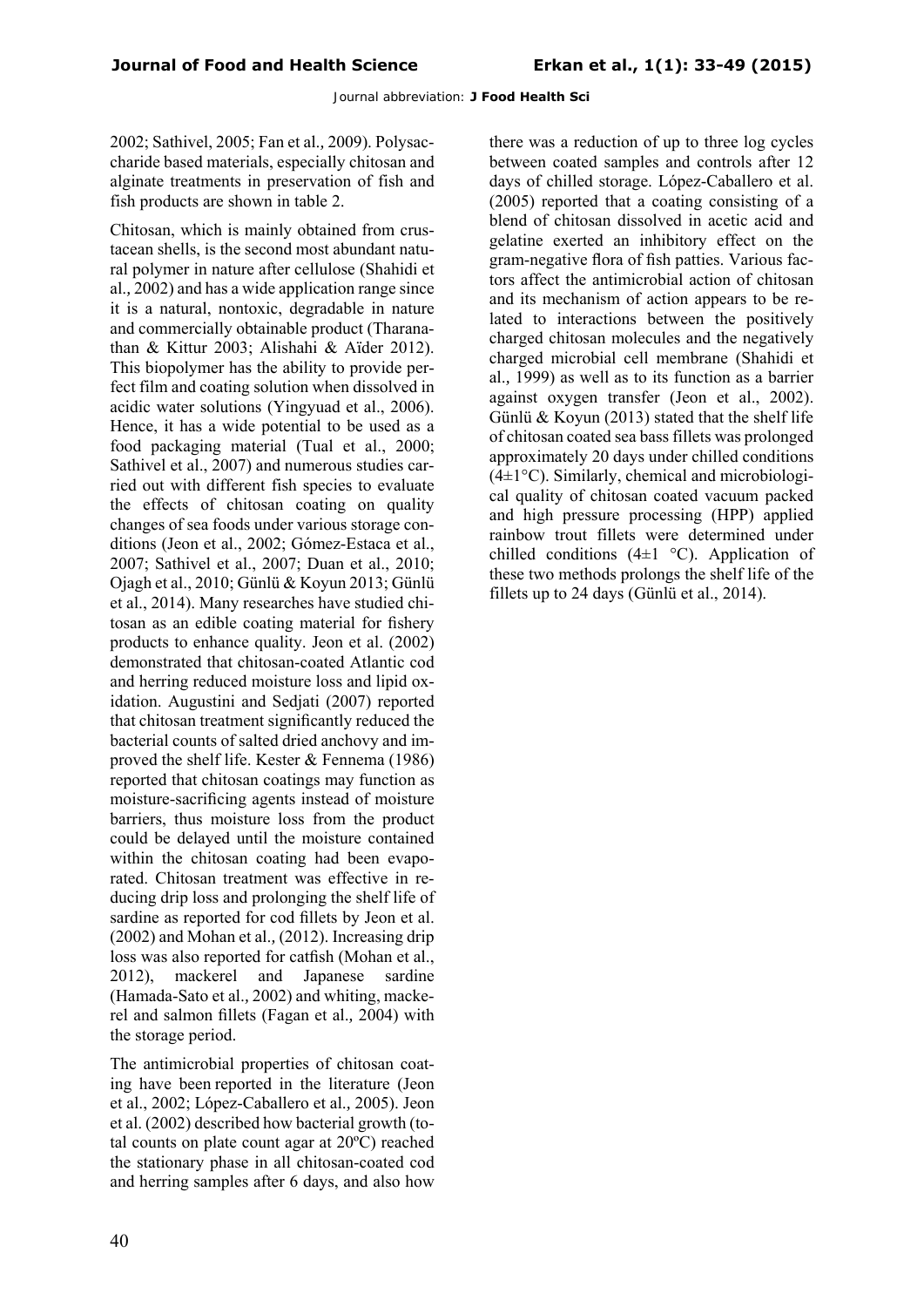# **Table 2. Application of edible coatings to improve the quality of seafood products**

| <b>Hydrocolloid</b>      | <b>Seafood</b> | <b>Effect</b>                                                                                       | Reference           |
|--------------------------|----------------|-----------------------------------------------------------------------------------------------------|---------------------|
| Alginate coating         | Hot-smoked     | The shelf life and acceptability of the vacuum packaged hot smoked rainbow trout fillets with a     | Erkan & Yeşiltaş,   |
|                          | rainbow trout  | coating containing 3% sodium alginate were extended at least for 3 weeks compared to the con-       | 2014                |
|                          |                | trol samples.                                                                                       |                     |
| Protein based coating    | Sea bass       | Shelf life of approximately 9 and 10 days for control and soy protein, whey protein, 13 days for    | Erkan et al., 2013  |
|                          |                | egg powder, zein, gelatin, 24 days for collagen, 28 day for wheat gluten, 29 days fish protein      |                     |
|                          |                | coating                                                                                             |                     |
| Protein based coating    | Hot-smoked     | Soy protein isolate, corn zein, collagen, fish protein coatings obtained from trout and Bonito      | Dursun, 2012        |
|                          | rainbow trout  | were not reached to up 7 log cfu/g during 8 weeks according to microbiological analysis results     |                     |
| Chitosan coating         | Sea bass       | Chitosan-based coating significantly reduced TVB-N and TMA-N values and inhibited the               | Günlü & Koyun,      |
|                          |                | growth of psychrotrophic and mesophilic aerobic bacteria during cold storage.                       | 2013                |
| Chitosan coating         | Sardine        | Shelf life was extended to 30 days during cold storage.                                             | Mohan et al., 2012  |
| Sodium alginate coating  | Sea bream      | Coating treatments predominantly reduced chemical spoilage, reflected in TVB-N, pH, and TBA,        | Song et al., 2011   |
|                          |                | retarded water loss.                                                                                |                     |
| Alginate coating         | Cold smoked    | Approximately 2 log lower than the bacterial load of salmon fillets at the end of storage (30 day). | Neetoo et al., 2010 |
|                          | salmon         |                                                                                                     |                     |
| Chitosan coating         | Silver carp    | Total aerobic mesophilic counts decreased and shelf life was extended to 30 days during frozen      | Fan et al., 2009    |
|                          |                | storage.                                                                                            |                     |
| Alginate-calcium coating | Northern       | Alginate-calcium coating treatments efficiently enhanced the quality of northern                    | Lu et al., 2009     |
|                          | snakehead      | snakehead fillets during storage.                                                                   |                     |
|                          | fillets        |                                                                                                     |                     |
| Chitosan coating         | Herring, cod   | Reduced lipid oxidation, and microbial growth was observed. Moisture loss was prevented.            | Jeon et al., 2002   |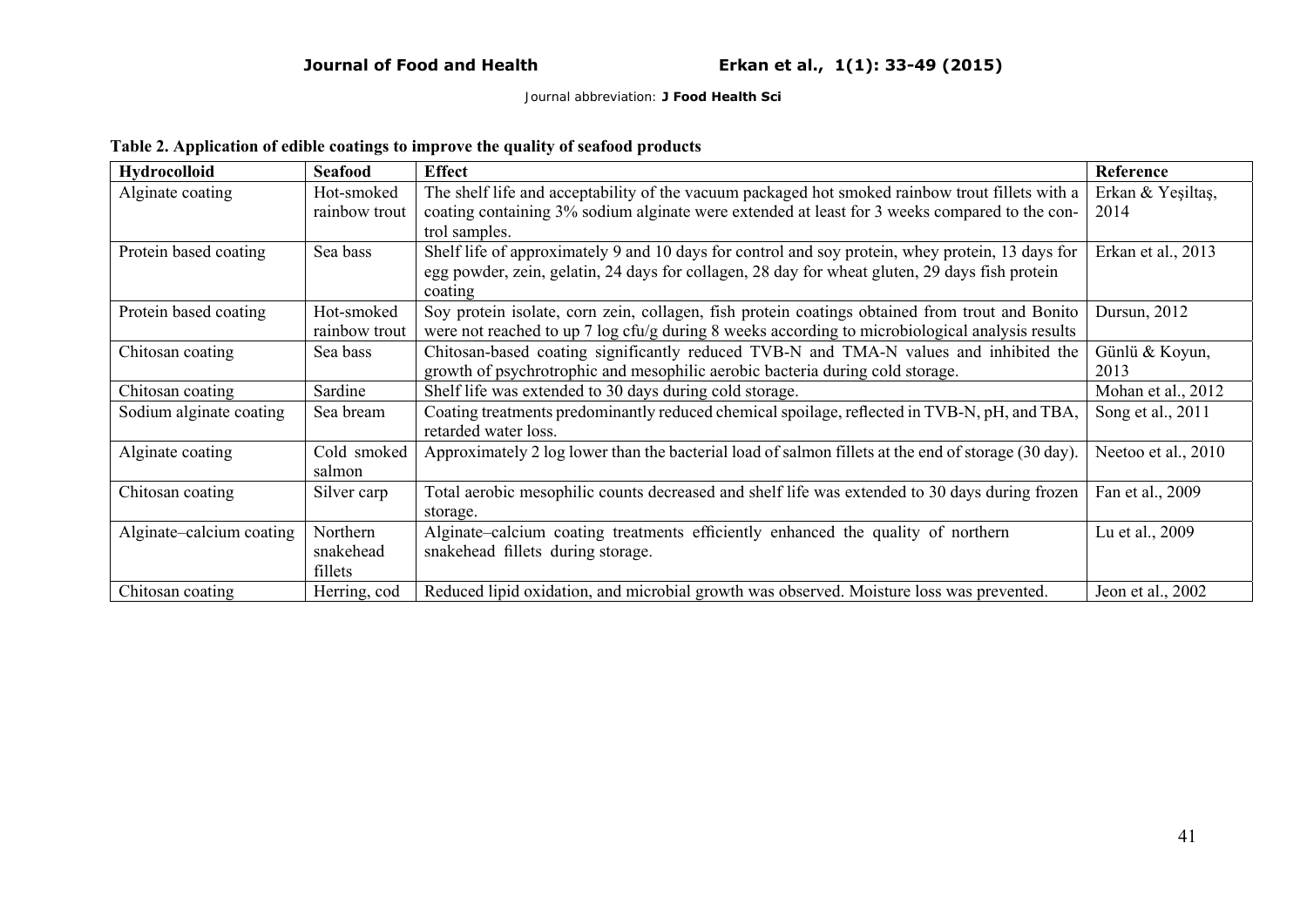|  | Table 3. Application of antimicrobial edible films and coatings to improve the quality of seafood products |
|--|------------------------------------------------------------------------------------------------------------|
|--|------------------------------------------------------------------------------------------------------------|

| <b>Antimicrobial</b>  | <b>Hydrocolloid</b> | <b>Seafood</b>          | <b>Effect</b>                                                                               | Reference              |
|-----------------------|---------------------|-------------------------|---------------------------------------------------------------------------------------------|------------------------|
| Oregano essential oil | Potato peel         | Cold-smoked             | Listeria monocytogenes was inhibited.                                                       | Tammineni et al., 2013 |
|                       | waste-based         | salmon                  |                                                                                             |                        |
|                       | edible films        |                         |                                                                                             |                        |
| Thyme oil             | Gluten              | Hot-smoked trout        | According to sensory analysis the shelf life of vacuum packaged samples                     | Akçay, 2012            |
|                       |                     |                         | were found acceptable quality during 3 weeks. The sensory quality was                       |                        |
|                       |                     |                         | maintained up to 5 and 6 weeks for gluten and containing antimicrobial                      |                        |
|                       |                     |                         | agent (thyme oil) gluten coated samples. The growths of microorganisms                      |                        |
|                       |                     |                         | were significantly reduced in gluten film coated samples.                                   |                        |
| Chitosan              | Chitosan            | Herring, cod            | Reduced lipid oxidation, and microbial growth was observed. Moisture loss<br>was prevented. | Mohan et al., 2012     |
| Thyme oil             | Sodium alginate     | Hot-smoked trout        | Shelf-life of samples, as determined by overall acceptability sensory scores,               | Yeşiltaş, 2012         |
|                       |                     |                         | microbiological data and chemical analysis result, is 2 week for control                    |                        |
|                       |                     |                         | samples, 5 week coated samples.                                                             |                        |
| Cinnamon oil          | Chitosan            | Rainbow trout           | Successful inhibition of lipid oxidation and microbial growth was obtained;                 | Ojagh et al., 2010     |
|                       |                     |                         | shelf life was extended compared to the control group 4 days at 4°C.                        |                        |
| Chitosan              | Chitosan            | Silver Carp             | Total aerobic mesophilic counts decreased and shelf life was extended                       | Fan et al., 2009       |
|                       |                     |                         | compared to the control group 30 days during frozen storage.                                |                        |
| Chitosan,             | Chitosan,           | Salmon                  | Microbial growth of aerobic mesophilic and psychrotrophic decreased and                     | Vásconez et al., 2009  |
|                       | chitosan - starch   |                         | global quality was extended to 6 days at 2°C.                                               |                        |
| Oyster                | Calcium alginate    | Smoked salmon           | Microbial growth was delayed.                                                               | Datta et al., 2008     |
| and lisozyme, nisin   |                     |                         |                                                                                             |                        |
| Oregano               | Gelatine,           | Cold-smoked             | Microbial growth and lipid oxidation was decreased.                                         | Gómez-Estaca et al.,   |
| and rosemary          | gelatin - chitosan  | sardine                 |                                                                                             | 2007                   |
| extracts              |                     | process by high         |                                                                                             |                        |
|                       | Whey protein        | pressure<br>Cold-smoked | Listeria monocytogenes growth was prevented.                                                | Min et al., 2005       |
| Lactoperoxidase       |                     | salmon                  |                                                                                             |                        |
| system<br>Thyme oil,  | Soy and whey        | Cooked shrimp           | Microbial growth was delayed.                                                               | Ouattara et al., 2001  |
| cynamaldehyde         | protein,            |                         |                                                                                             |                        |
|                       | carboxy-methyl      |                         |                                                                                             |                        |
|                       | cellulose           |                         |                                                                                             |                        |
|                       |                     |                         |                                                                                             |                        |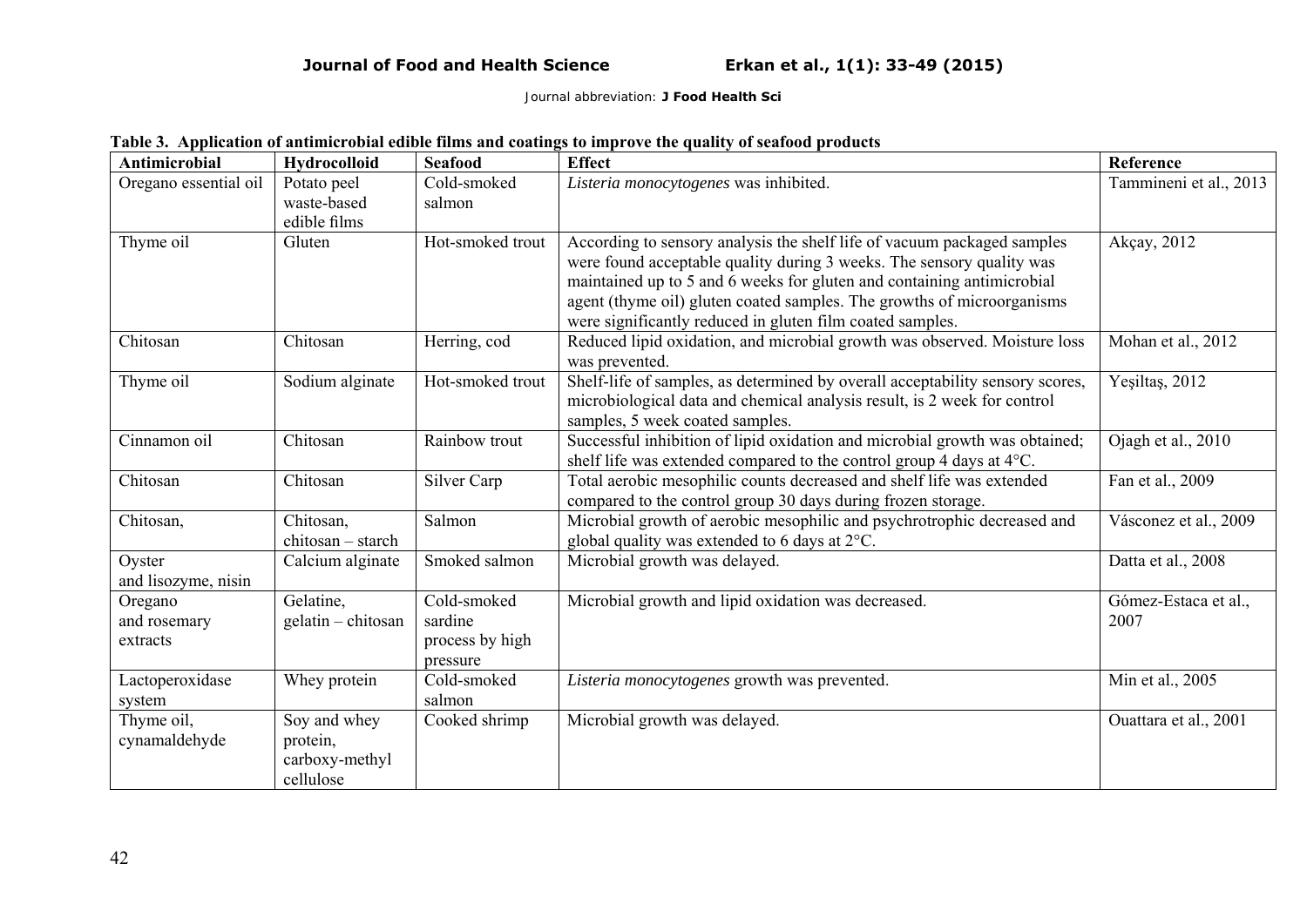Alginate is a salt of alginic acid, a polymer of D -mannuronic acid and L -guluronic acid, and is isolated from brown algae (Lu et al.*,* 2009). Alginate has unique colloidal properties. Such biopolymer-based films can keep good quality and prolong shelf life of foods by strengthening the water barrier, preventing microbe contamination, maintaining the favour, reducing the degree of shrinkage distortion and retarding fat oxidation. Studies have shown that coating of fish, shrimp, scallop and pork with sodium alginate showed that it can prolong their shelf life, reduce thawing loss, cooking loss, weight loss and maintain the functional properties of these species during cold and frozen storage (Wanstedt et al.*,*, 1981; Wang et al.*,* 1994; Zeng & Xu, 1997; Yu et al.*,* 2008). According to Song et al. (2011) fresh sea bream (*Megalobrama amblycephala*) were coated with alginate and stored at 4°C for 21 days. Coating treatments predominantly reduced chemical spoilage, reflected in TVB-N, pH, and TBA, retarded water loss and increased the overall sensory quality of fish compared to uncoated sea bream. Lu et al. (2009) studied Northern snakehead fillets (*Channa argus*) which were separated into samples untreated (control), or were treated with 1000 IU mL<sup>-1</sup> nisin and 150 µg mL−1 EDTA (group 1), alginate–calcium coating (group 2), or alginate–calcium coating incorporating 1000 IU mL<sup> $-1$ </sup> nisin and 150 µg mL<sup>-1</sup> EDTA (group 3). Compared with the control, all treatments significantly inhibited the growth of mesophilic and psychrophilic bacteria in northern snakehead fillets during the storage period. Group more efficiently inhibited the growth of mesophilic and psychrophilic bacteria than did the group 2 and group 3 treatments. A few antimicrobial agents and antioxidant have been incorporated into edible coatings to suppress quality changes during storage (Kang et al.*,* 2007; Fan et al.*,* 2008; Chidanandaiah et al.*,* 2009). The research results regarding to edible coatings are presented in table 3. In accordance with results of the conducted studies chemical, microbiological and sensory quality of the chitosan coated sea foods could be enhanced while stored in ice or refrigerated conditions. By taking into account the advantages of the edible films such as being proper for human consumption, not requires high technologies, harmless for the environment, low cost for the production and sequestering agent, this material is being

popular in food science field, particularly seafood processing technology area. On the other hand, low mechanical strength, highly effectiveness from the environmental conditions (i.e. drying) making the usage of edible films more complex in seafood. However, the most significant disadvantages of the edible films are being the difficulties during preparation and application process and the increased effects on workload and the cost of the final product.

# **Conclusion**

Plant extracts, essential oils and edible film coating treatments are proven to extend the shelf life of seafood by the use of natural sources. The potential effects of these treatments are delayed lipid oxidation, inhibited microbial growth and enhanced sensorial properties. Due to their antimicrobial and antioxidant properties, plant extracts and essential oils are promising their use instead of synthetic chemicals. Edible films and coatings also offer advantages over plastic packages such as edibility, biodegradability, biocompatibility, aesthetic appearance and barrier properties, besides being nontoxic and non-polluting. For the protection of natural sources and providing safe food to the future generations, there are further studies needed for the investigation of minimally processed and additive free seafood and its products.

# **References**

- Akçay, S. (2012): The effect of edible film containing antimicrobial agent on the quality of smoked fish. Master's degreethesis in Institute of Graduate Studies in Science and Engineering, Istanbul University, Supervisior: Prof. Dr. Nuray Erkan.
- Alçiçek, Z. (2011): The effects of thyme (*Thymus vulgaris* L.) oil concentration on liquid-smoked vacuum-packed rainbow trout (*Oncorhynchus mykiss* Walbaum, 1792) fillets during chilled storage. *Food Chemistry,* 128: 683-688.
- Alishahi, A. and Aïder, M. (2012). Applications of chitosan in the seafood industry and aquaculture: A Review. *Food and Bioprocess Technology*, 5:817-830.
- Alvarez, A., Garcia, B.G., Jordan, M.J., Martinez-Conesa, C., Hernandez, M.D.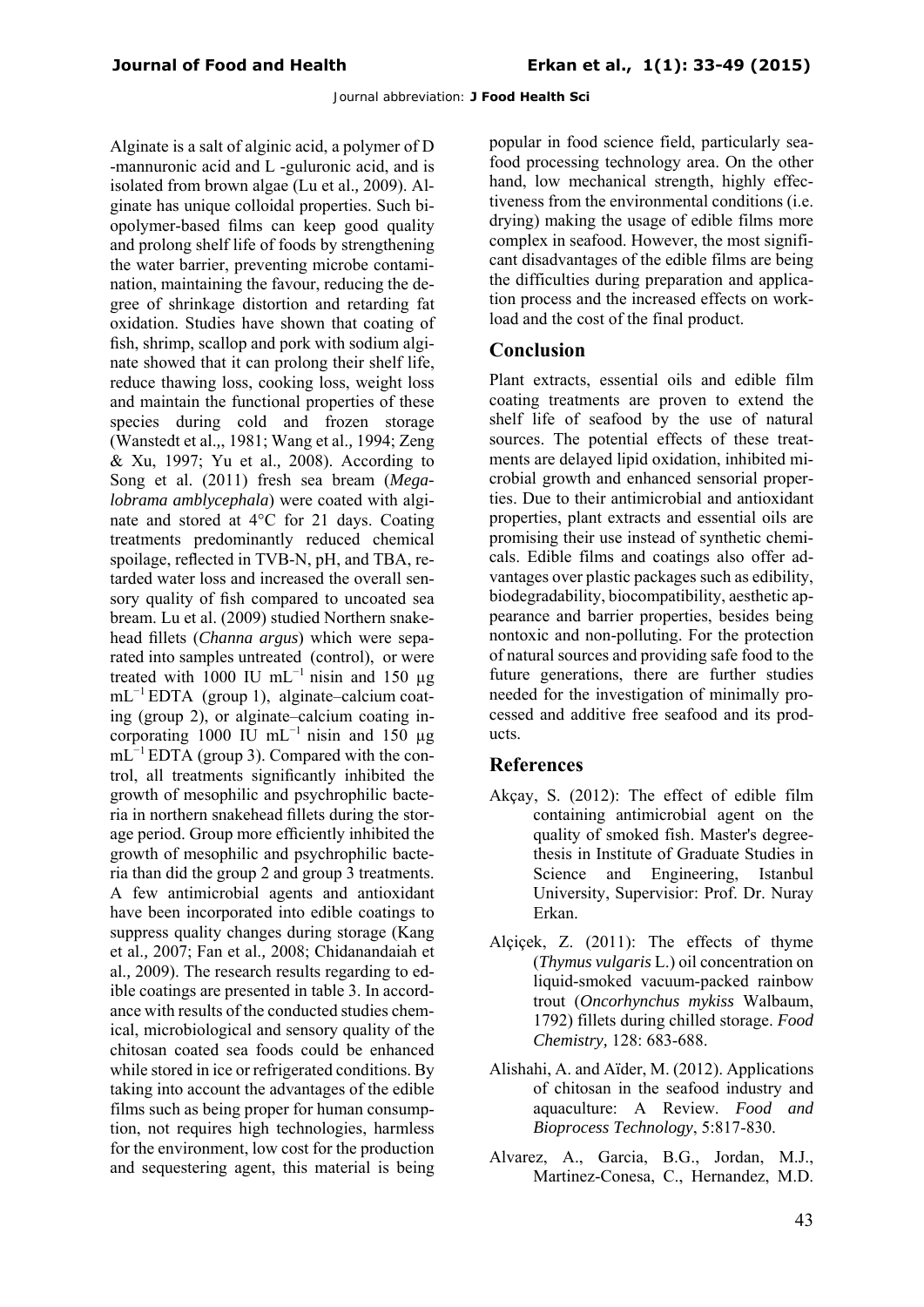(2012): The effect of diets supplemented with thyme essential oils and rosemary extract on the deterioration of farmed gilthead sea bream (*Sparus aurata*) during storage on ice. *Food Chemistry*, 132: 1395-1405.

- Attouchi, M., Sadok, S. (2010): The effect of powdered thyme sprinkling on quality changes of wild and farmed gilthead sea bream fillets stored in ice. *Food Chemistry*, 119: 1527-1534.
- Aubourg, S.P., Stodolnik, L., Stawicka, A., Szczepanik, G. (2006): Effect of a flax seed (*Linum usitatissimum*) soaking treatment on the frozen storage stability of mackerel (*Scomber scombrus*) fillets. *Journal of the Science of Food and Agriculture*, 86: 2638-2644.
- Augustini, T.W., Sedjati, S. (2007): The effect of chitosan concentration and storage time on the quality of salted-dried anchovy (*Stolephorus heterolobus). Journal of Coastal Development*, 10: 63- 71.
- Bajpai, V.K., Rahman, A., Dung, N.T., Huh, M.K., Kang, S.C. (2008): *In vitro* inhibition of food spoilage and foodborne pathogenic bacteria by essential oil and leaf extracts of *Magnolia liliflora* Desr. *Food Microbiology and Safety,* 73(6): 314-320.
- Bakkali, F., Averbeck, S., Averbeck, D., Idaomar, M. (2008): Biological effects of essential oils – A review. *Food and Chemical Toxicology,* 46: 446-475.
- Baydar, H., Sağdıç, O., Özkan, G., Karadoğan, T. (2004): Antibacterial activity and composition of essential oils from origanum, thymbra and satureja species with commercial importance in Turkey. *Food Control*, 15: 169-172.
- Benkeblia, N. (2004): Antimicrobial activity of essential oil extracts of various onions (*Allium cepa*) and garlic (*Allium sativum*). *Lebensmittel-Wissenschaft und Technologie,* 37: 263-268.
- Bensid, A., Ucar, Y., Bendeddouche, B., Özogul, F. (2014): Effect of the icing with thyme, oregano and clove extracts on quality parameters of gutted and

beheaded anchovy (*Engraulis encrasicholus*) during chilled storage. *Food Chemistry*, 145: 681-686.

- Burt, S. (2004): Essential oils: their antibacterial properties and potential applications in foods – A review.<br>International Journal of Food *International Journal of Food Microbiology*, 94: 223-253.
- Cadun, A., Kışla, D., Çaklı, Ş. (2008): Marination of deep-water pink shrimp with rosemary extract and the determination of its shelf-life. *Food Chemistry*, 109: 81-87.
- Chidanandaiah Keshri, R.C., Sanyal, M.K. (2009): Effect of sodium alginate coating with preservatives on the quality of meat patties during refrigerated (4ºC) storage. *Journal of Muscle Foods*, 20: 275-292.
- Chouliara, E., Karatapanis, A., Savvaidis, I.N., Kontominas, M.G. (2007): Combined effect of oregano essential oil and modified atmosphere packaging on shelflife extension of fresh chicken breast meat, stored at 4°C. *Food Microbiology*, 24: 607-617.
- Datta, S., Janes, M.E., Xue, Q.G., La Peyre, J.F. (2008): Control of *Listeria monocytogenes* and *Salmonella annatum* on the surface of smoked salmon coated with calcium alginate coating containing oyster lysozyme and nisin. *Journal of Food Science,* 73: 67- 71.
- Del Nobile, M.A., Corbo, M.R., Speranza, B., Sinigaglia, M., Conte, A., Caroprese, M. (2009): Combined effect of MAP and active compounds on fresh blue fish burger*. International Journal of Food Microbiology,* 135(3): 281-287.
- Duan, J., Jiang, Y., CherIan, G., Zhao, Y. (2010): Effect of combined chitosan-krill oil coating and modified atmosphere packaging on the storability of coldstored lingcod (*Ophiodon elongates*) fillets. *Food Chemistry*, 122: 1035-1042.
- Dursun, S. (2012): The effect of edible protein film coating on the quality and shelf life of smoked fish. PhD-Thesis in Institute of Graduate Studies in Science and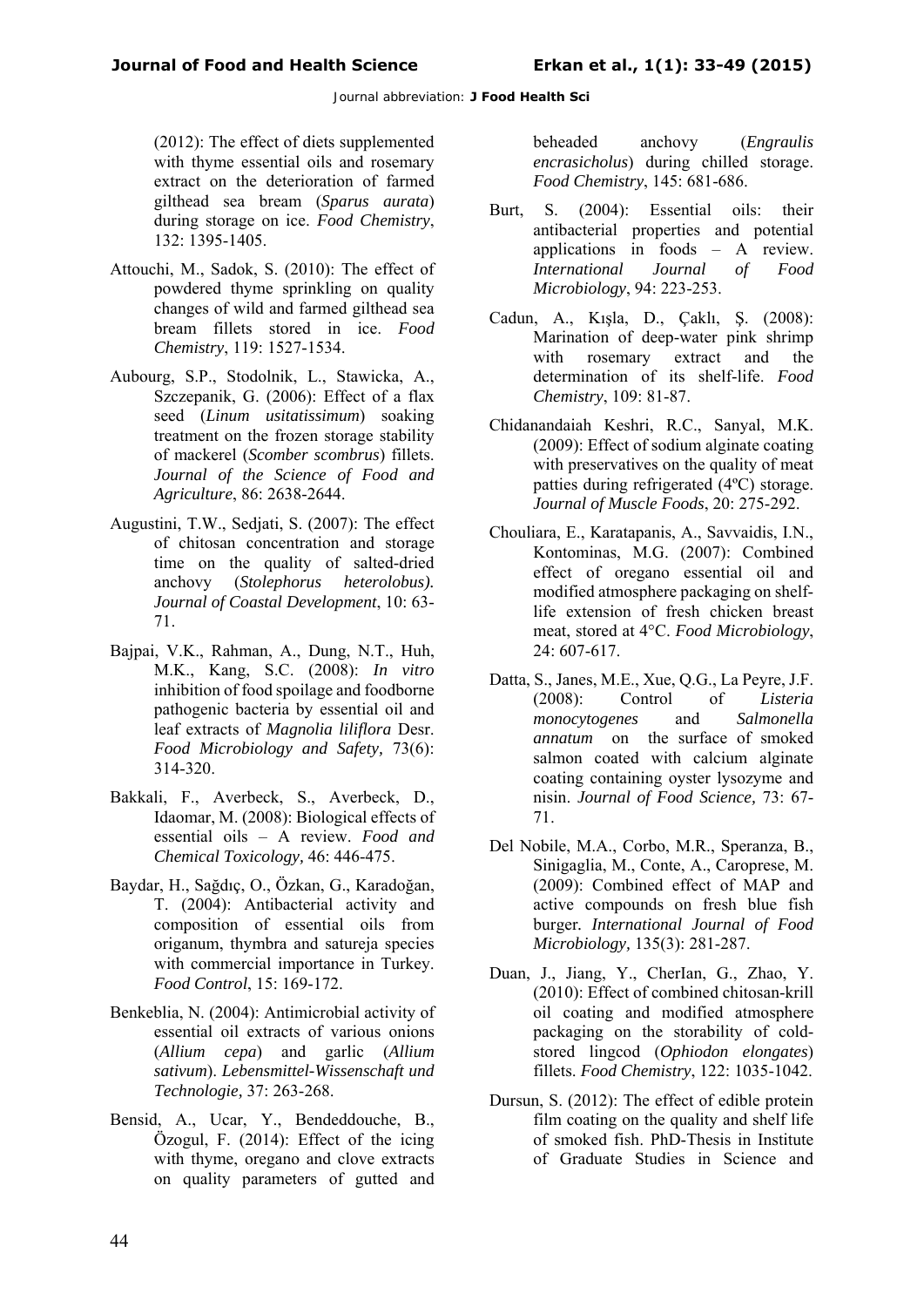Engineering, Istanbul University, Supervisior: Prof. Dr. Nuray Erkan.

- Erkan, N., Dursun, S., Ulusoy, Ş., Akçay, S., Yeşiltaş, M. (2013): Combined effects of protein based edible film coatings and vacuum packaging on the quality of fresh sea bass fillets. *Fleischwirtschaft International*, 28: 61-68.
- Erkan, N. (2012): The effect of thyme and garlic oil on the preservation of vacuum packaged hot smoked rainbow trout (*Oncorhynchus mykiss*). *Food and Bioprocess Technology,* 5(4): 1246- 1254.
- Erkan, N., Ulusoy, Ş., Tosun, Y. (2011a): Effect of combined application of plant extract and vacuum packaged treatment on the quality of hot smoked rainbow trout. *Journal für Verbraucherschutz und Lebensmittelsicherheit,* 6: 419-426.
- Erkan, N., Tosun, Y., Üçok Alakavuk, D., Ulusoy, Ş. (2011b): Antimikrobieller Effekt von Zutaten auf vakuumverpackten heiss geräucherten Fisch. *Fleischwirtschaft,* 91(7*)*: 92-98.
- Erkan, N., Tosun, Ş.Y., Ulusoy, Ş., Üretener, G. (2011c): The use of a thyme and laurel essential oil treatments to extend the shelf life of bluefish (*Pomatomus saltatrix*) during storage in ice. *Journal für Verbraucherschutz und Lebensmittelsicherheit,* 6*:* 39-48.
- Erkan, N., Bilen, G. (2010): Effect of essential oils treatment on the frozen storage stability of chub mackerel fillets. *Journal für Verbraucherschutz und Lebensmittelsicherheit*, 5: 101-110.
- Erkan, N., Yeşiltaş, M. (2014): Effects of sodium alginate coating and vacuum packaging on the extension of the shelf life of hot smoked rainbow trout fillets. *Fleischwirtschaft International*, 6: 52-57.
- Fagan, J.D., Gormley, T.R., Mhuircheartaigh, M.M. (2004): Effect of modified atmosphere packaging with freeze-chilling on some quality parameters of raw whiting, mackerel and salmon portions. *Innovative Food Science and Emerging Technologies,* 5: 205-214.
- Falguera, V., Quintero, J.P., Jiménez, A., Munoz, J.A., Ibarz, A. (2011): Edible films and coatings: Structures, active functions and trends in their use. *Trends in Food Science & Technology*, 22: 292- 303.
- Fan, W., Chi, Y. Zhang, S. (2008): The use of a tea polyphenol dip to extend the shelf life of silver carp (*Hypophthalmicthys molitrix*) during storage in ice. *Food Chemistry*, 108: 148-153.
- Fan, W., Sun, J., Chen, Y., Qio, J., Zhang, Y., Chi, Y. (2009): Effects of chitosan coating on quality and shelf life of silver carp during frozen storage. *Food Chemistry*, 115: 66-70.
- Giatrakou, V., Kykkidou, S., Papavergou, A., Kontominas, M.G., Savvaidis, I.N. (2008): Potential of oregano essential oil and MAP to extend the shelf life of fresh swordfish: A comparative study with ice storage. *Journal of Food Science*, 73(4): 167-173.
- Gimenez, B., Roncales, P., Beltran, J.A. (2004): The effects of natural antioxidants and lighting conditions on the quality characteristics of gilt-head sea bream fillets (*Sparus aurata*) packaged in a modified atmosphere. *Journal of the Science of Food and Agriculture*, 84: 1053-1060.
- Gimenez, B., Roncales, P., Beltran, J.A. (2005): The effects of natural antioxidants and lighting conditions on the quality of salmon (*Salmo salar*) fillets packaged in modified atmosphere. *Journal of the Science of Food and Agriculture*, 85: 1033-1040.
- Gómez-Estaca, J., Montero, P., Gimenez, B., Gómez-Guillén, M.C. (2007): Effect of functional edible films and high pressure processing on microbial growth and oxidative spoilage in cold-smoke sardine (*Sardina pilchardus*). *Food Chemistry*, 105: 511-520.
- Gómez-Estaca J., Montero, P., Fernández-Martín F., Gómez-Guillén M.C. (2009): Physico-chemical and film forming properties of bovine-hide and tuna-skin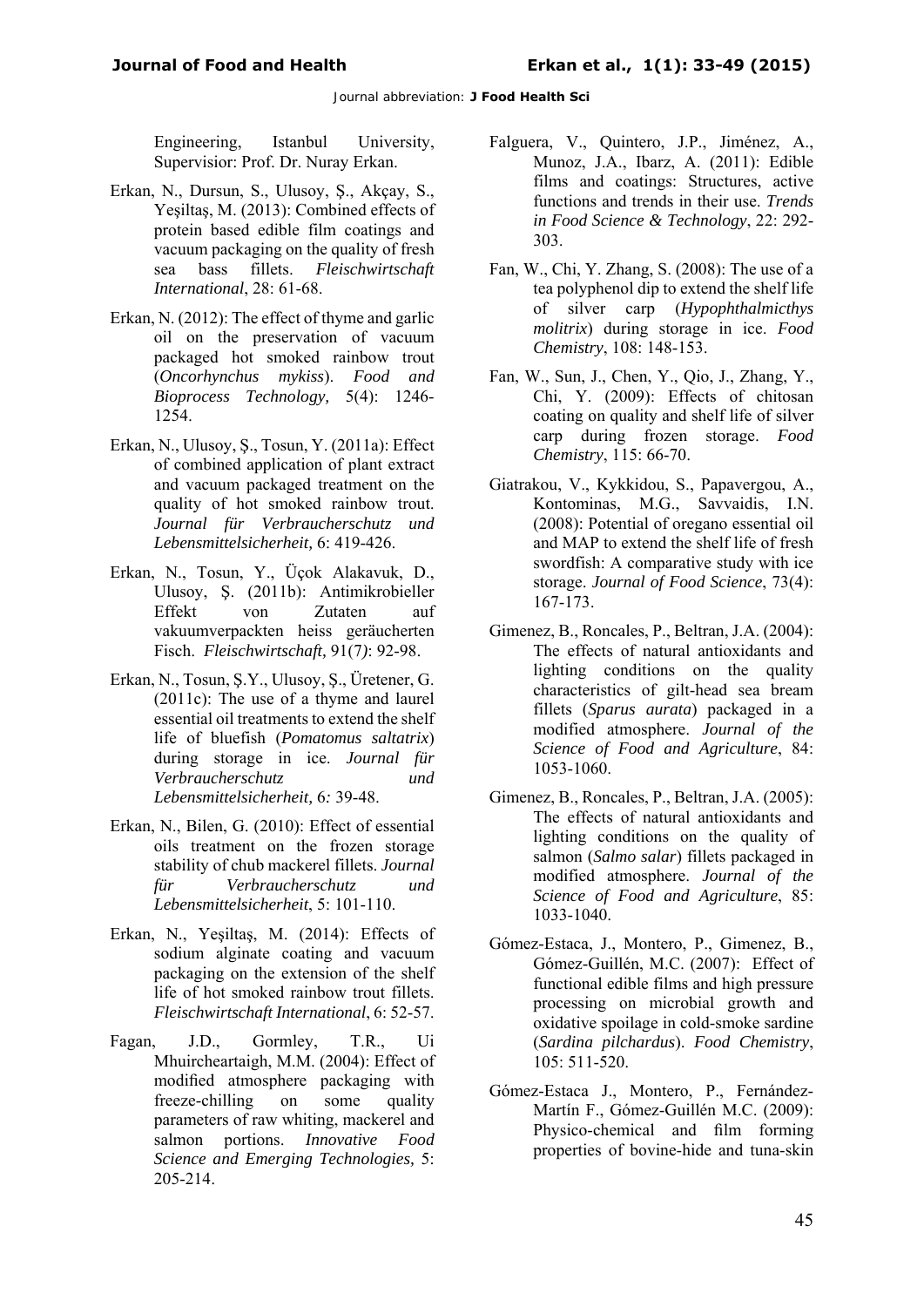gelatin: a comparative study. *Journal of Food Engineering*, 90: 480-486.

- Gómez-Guillén, M.C. & Montero, M.P. (2007): Polyphenol uses in seafood conservation. *American Journal of Food Technology,*  2(7): 593-601.
- Gonzalez-Fandos, E., Villarino-Rodrigez, A., Garcia-Linares, M.C., Garcia-Arias, M.T., Garcia-Fernandes, M.C. (2005): Microbiological safety and sensory characteristics of salmon slices processed by the sous vide method. *Food Control*, 16: 77-85.
- Goulas, A.E., Kontominas, M.G. (2007): Combined effect of light salting, modified atmosphere packaging and oregano essential oil on the shelf-life of sea bream (*Sparus aurata*): Biochemical and sensory attributes. *Food Chemistry*, 100: 287-296.
- Gutierrez, J., Barry-Ryan, C., Bourke, P. (2009): Antimicrobial activity of plant essential oils using food model media: Efficacy, synergistic potential and interaction with food components. *Food Microbiology*, 26(2): 142-150.
- Günlü, A., Sipahioğlu, S., Alpas, H. (2014): The effect of chitosan-based edible film and high hydrostatic pressure process on the microbiological and chemical quality of rainbow trout (*Oncorhynchus mykiss* Walbaum) fillets during cold storage (4 ±1°C). *High Pressure Research: An International Journal,* 34(1): 110-121.
- Günlü, A., Koyun, E. (2013): Effects of vacuum packaging and wrapping with chitosanbased edible film on the extension of the shelf life of sea bass (*Dicentrarchus labrax*) fillets in cold storage (4°C). *Food Bioprocess Technology*, 6: 1713-1719.
- Hamada-Sato, N., Kobayashi, T., Imada, C., Watanabe, E. (2002): Freshness preservation of raw fish using contact dehydration sheet: freshness-preserving effects of contact dehydration sheet on pacific mackerel and Japanese sardine. *Nippon Shokuhin Kagaku Kogaku Kaishi*, 49: 765-770.
- Hammer, K.A., Carson, C.F., Riley, T.V. (1999): Antimicrobial activity of

essential oils and other plant extracts. *Journal of Applied Microbiology*, 86: 985-990.

- Holley, R.A., Patel, D. (2005): Improvement in shelf-life and safety of perishable foods by plant essential oils and smoke antimicrobials. *Food Microbiology*, *22*: 273-292.
- Jeon, Y.J., Kamil, J.Y.V.A., Shahidi, F. (2002): Chitosan as an edible invisible film for quality preservation of herring and Atlantic cod. *Journal of Agricultural and Food Chemistry*, 50*:* 5167-5178.
- Jouki, M., Yazdi, F.T., Mortazavi, S.A., Koocheki, A., Khazaei, N. (2014): Effect of quince seed mucilage edible films incorporated with oregano or thyme essential oil on shelf life extension of refrigerated rainbow trout fillets. *International Journal of Food Microbiology*, 174: 88-97.
- Kang, H.J., Jo, C., Kwon, J.H. (2007): Effect of a pectin-based edible coating containing green tea powder on the quality of irradiated pork patty. *Food Control*, 18: 430-435.
- Kester, J.J., Fennema, O. (1986): Edible films and coatings: a review. *Food Technology*, 40: 47-59.
- Kostaki, M., Giatrakou, V., Savvaidis, I.N., Kontominas, M.G. (2009): Combined effect of MAP and thyme essential oil on the microbiological, chemical and sensory attributes of organically aquacultured sea bass (*Dicentrarchus labrax*) fillets. *Food Microbiology,* 26: 475-482.
- Kykkidou, S., Giatrakou, V., Papavergou, A., Kontominas, M.G., Savvaidis, I.N. (2009): Effect of thyme essential oil and packaging treatments on fresh Mediterranean swordfish fillets during storage at 4°C. *Food Chemistry*, 115: 169-175.
- Lahlou, M. (2004): Methods to study the phytochemistry and bioactivity of essential oils. *Phytotherapy Research*, 18: 435-448.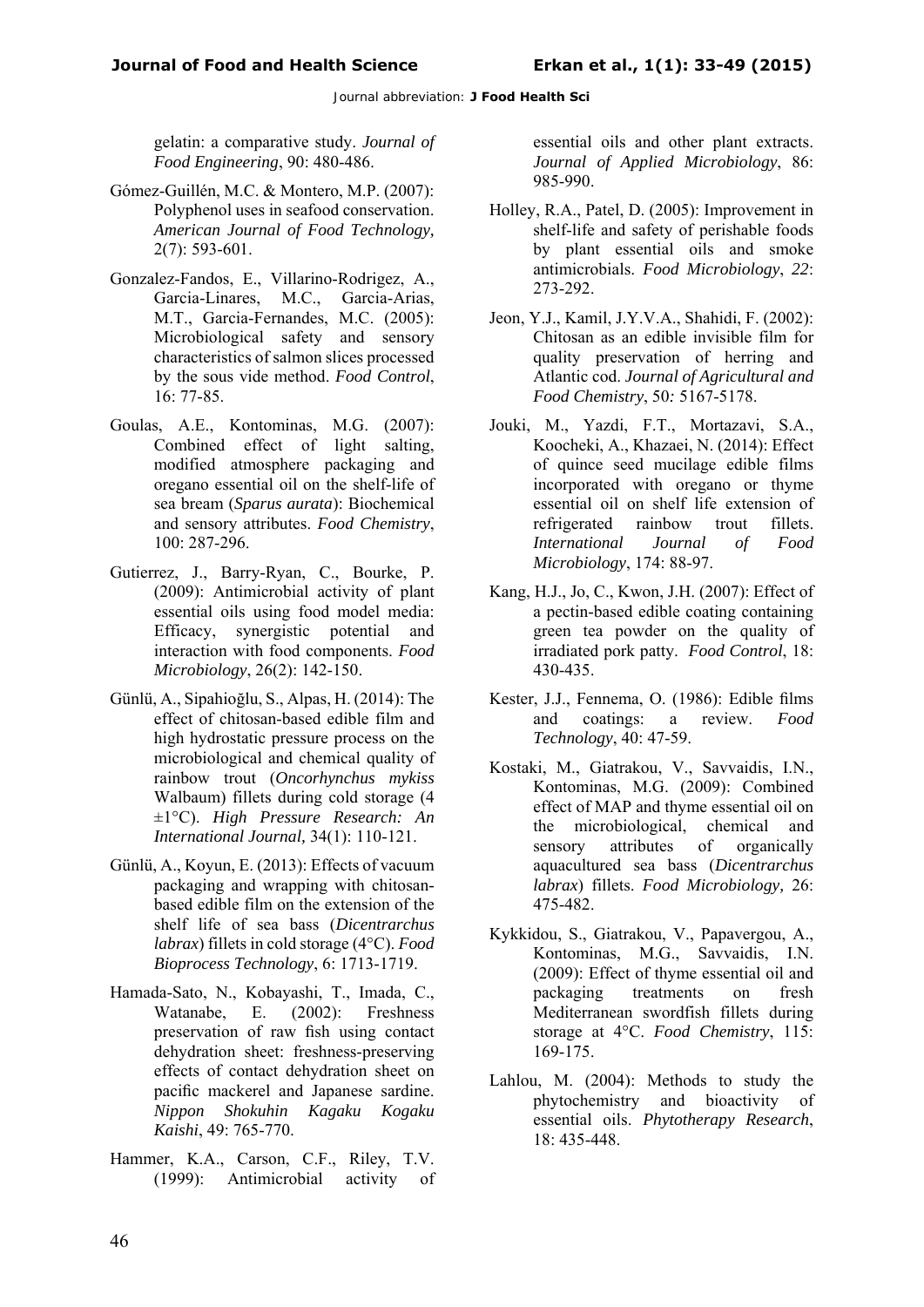- Lee, K.T. (2010): Quality and safety aspects of meat products as affected by various physical manipulations of packaging materials. *Meat Science*, 86: 138-150.
- López-Caballero, M.E., Gomez-Guillen, M.C., Perez-Mateos, M., Montero, P. (2005): A chitosane gelatin blend as a coating for fish patties. *Food Hydrocolloids*, 19: 303-311.
- Lu, F., Liu, D., Ye, X. Wei, Y., Liu, F. (2009): Alginate–calcium coating incorporating nisin and EDTA maintains the quality of fresh northern snakehead (*Channa argus*) fillets Stored at 4°C. *Journal of the Science of Food and Agriculture*, 89: 848-854.
- Mahmoud, B.S.M., Yamazaki, K., Miyashita, K., Il-Shik, S., Dong-Suk, C., Suzuki, T. (2004): Bacterial microflora of carp (*Cyprinus carpio*) and its shelf-life extension by essential oil compounds. *Food Microbiology*, 21: 657–666.
- Mahmoud, B.S.M., Yamazaki, K., Miyashita, K., Kawai, Y., Shin, I., Suzuki, T. (2006): Preservative effect of combined treatment with electrolyzed NaCl solutions and essential oil compounds on carp fillets during convectional airdrying. *International Journal of Food Microbiology,* 106: 331-337.
- Mejlholm, O., Dalgaard, P. (2002): Antimicrobial effect of essential oils on the seafood spoilage micro-organism *Photobacterium phosphoreum* in liquid media and fish products. *Letters in Applied Microbiology*, 34: 27-31.
- Mexis, S.F., Chouliara, E.,, Kontominas, M.G. (2009): Combined effect of an oxygen absorber and oregano essential oil on shelf life extension of rainbow trout fillets stored at 4°C. *Food Microbiology,* 26: 598-605.
- Min, S., Harris, L., Krochta, J. (2005): *Listeria monocytogenes* inhibition by whey protein films and coatings incorporating the lactoperoxidase system. *Journal of Food Science*, 70: 317-324.
- Mohan, C.O., Ravaishankar, C.N., Lalitha, K.V., Gopal, T.K.S. (2012): Effect of chitosan edible coating on the quality of

double filleted Indian oil sardine (*Sardinella longiceps*) during chilled storage*. Food Hydrocolloids,* 26: 167- 174.

- Neetoo, H., Ye, M., Chen, H. (2010): Bioactive alginate coatings to control *Listeria monocytogenes* on cold-smoked salmon slices and fillets. *International Journal of Food Microbiology,* 136: 326-331.
- Ojagh, S.M., Rezaei, M., Razavi, S.H., Hosseini, M.H. (2010): Effect of chitosan coatings enriched with cinnamon oil on the quality of refrigerated rainbow trout. *Food Chemistry*, 120: 193-198.
- Ouattara, B., Sabato, S.F., Lacroix, M. (2001): Combined effect of antimicrobial coating and gamma irradiation on shelf life extension of pre-cooked shrimp (*Penaeus* spp.). *International Journal of Food Microbiology*, 68: 1-9.
- Özdemir, H., Turhan, A.B., Arıkoğlu, H. (2012): Potasyum sorbat, sodyum benzoat ve sodyum nitrit'in genotoksik etkilerinin araştırılması. *European Journal of Basic Medical Science*, 2: 34- 40.
- Proestos, C., Boziaris, I.S., Nychas, G.J.E., Komaitis, M. (2006): Analysis of flavonoids and phenolic acids in Greek aromatic plants: Investigation of their antioxidant capacity and antimicrobial activity. *Food Chemistry*, 95: 664–671.
- Pyrgotou, N., Giatrakou, V., Ntzimani, A., Savvaidis, I.N. (2010): Quality assessment of salted, modified atmosphere packaged rainbow trout under treatment with oregano essential oil*. Journal of Food Science*, 75(7): 406- 411.
- Quintavalla, S., Vicini, L. (2002): Antimicrobial food packaging in meat industry. *Meat Science,* 62: 373-380.
- Quitral, V., Donoso, M.L., Ortiz, J., Herrera, M.V., Araya, H., Aubourg, S.P. (2009): Chemical changes during the chilled storage of chilean jack mackerel (*Trachurus murphyi*): Effect of a plantextract icing system. *LWT - Food Science and Technology,* 42: 1450-1454.
- Rauha, J.P., Remes, S., Heinonen, M., Hopia, A., Kahkonen, M., Kujala, T., Pihlaja, K.,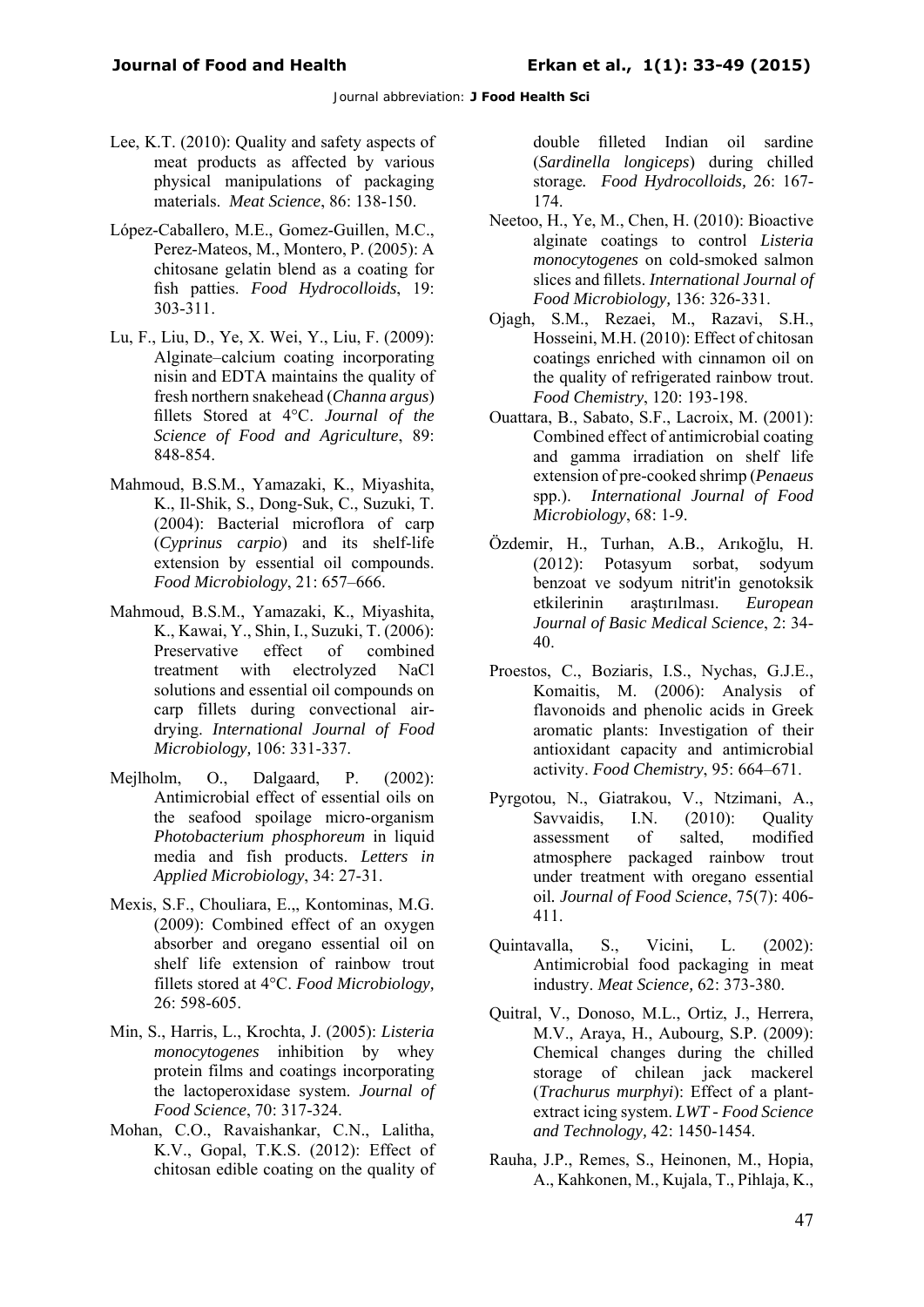Vuorela, H., Vuorela, P. (2000): Antimicrobial effects of Finnish plant extracts containing flavonoids and other phenolic compounds. *International Journal of Food Microbiology*, 56: 3-12.

- Sathivel, S. (2005): Chitosan and protein coatings affect yield, moisture loss, and lipid oxidation of pink Salmon (*Oncorhynchus gorbuscha*) fillets during frozen storage. *Journal of Food Science*, 70: 455-459.
- Sathivel, S., Liu, Q., Huang, J., Prinyawiwatkul, W. (2007): The influence of chitosan glazing on the quality of skinless pink salmon (*Oncorhynchus gorbuscha*) fillets during frozen storage. *Journal of Food Engineering,* 83(3): 366-373.
- Shahidi, F., Arachchi, J.K.V., Jeon, Y.J. (1999): Food applications of chitin and chitosans. *Trends Food Science and Technology*, 10: 37-51.
- Shahidi, F., Kamil, J., Jeon, Y.J., Kim, S.K. (2002): Antioxidant role of chitosan in cooked cod (*Godus morhua*) model system. *Journal of Food Lipids*, 9: 57-64.
- Shi, C., Cui, J., Yin, X., Luo, Y., Zhou, Z. (2014): Grape seed and clove bud extracts as natural antioxidants in silver carp (*Hypophthalmichthys molitrix*) fillets during chilled storage: Effect on lipid and protein oxidation. *Food Control*, 40: 134-139.
- Smith-Palmer, A., Stewart, J., Fyfe, L. (2001): The potential application of plant essential oils as natural food preservatives in soft cheese. *Food Microbiology*, 18: 463-470.
- Song, Y., Liu, L., Shen, H., You, J., Luo, Y. (2011): Effect of sodium alginate-based edible coating containing different antioxidants on quality and shelf life of refrigerated bream (*Megalobrama amblycephala*). *Food Control,* 22: 608- 615.
- Stuchell, Y.M. & Krochta, J.M. (1995): Edible coatings on frozen King salmon: effect of whey protein isolate and acetylated monoglycerides on moisture loss and lipid oxidation. *Journal of Food Science*, 60: 28-31.
- Sultanbawa, Y. (2011): Plant antimicrobials in food applications: Minireview, In: *Science against microbial pathogens: Communicating current research and technological advances* (Ed. by Mendez-Vilas, A.). Formatex: Spain: 1084-1093.
- Tammineni, N., Ünlü, G., Min, S.C. (2013): Development of antimicrobial potato peel waste-based edible films with oregano essential oil to inhibit *Listeria monocytogenes* on cold-smoked salmon. *International Journal of Food Science and Technology*, 48: 211-214.
- Tharanathan, R.N., Kittur, F.S. (2003). Chitinthe undisputed biomolecule ofgreat potential. *Critical Reviews in Food Science and Nutrition*, 43(1): 61-87.
- Tual, C., Espuche, E., Escoubes. M., Domard, A. (2000): Transport properties of chitosan membranes: Influences of cross linking. *Journal of Polymer Science Part B: Polymer Physics*, 38(11): 1521-1529.
- Turhan, S., Sagır, İ., Temiz, H. (2009): Oxidative stability of brined anchovies (*Engraulis encrasicholus*) with plant extracts. *International Journal of Food Science and Technology*, 44: 386-393.
- Vásconez, M.B., Flores, S.K., Campos, C.A., Alvarado, J., Gerschenson, L.N. (2009): Antimicrobial activity and physical properties of chitosan- tapioca starch based edible films and coatings. *Food Research International*, 42: 762- 769.
- Wang, J.X., Liu, Q.H., Teng, Y. (1994): Research on coatings of frozen mussel flesh. *Food Science*, 2: 70-72.
- Wanstedt, K.G., Seideman, S.C., Donnelly, L.S. (1981): Sensory attributes of precooked, calcium alginate-coated pork patties. *Journal of Food Protection,* 44: 732-735.
- Yanishlieva, N.V., Marinova, E., Pokorny, J. (2006): Natural antioxidants from herbs and spices. *European Journal of Lipid Science and Technology*, 108: 776-793.
- Yeşiltaş, M. (2012). The effect of alginate coating on smoked fish quality. Master's degree-Thesis in Institute of Graduate Studies in Science and Engineering,